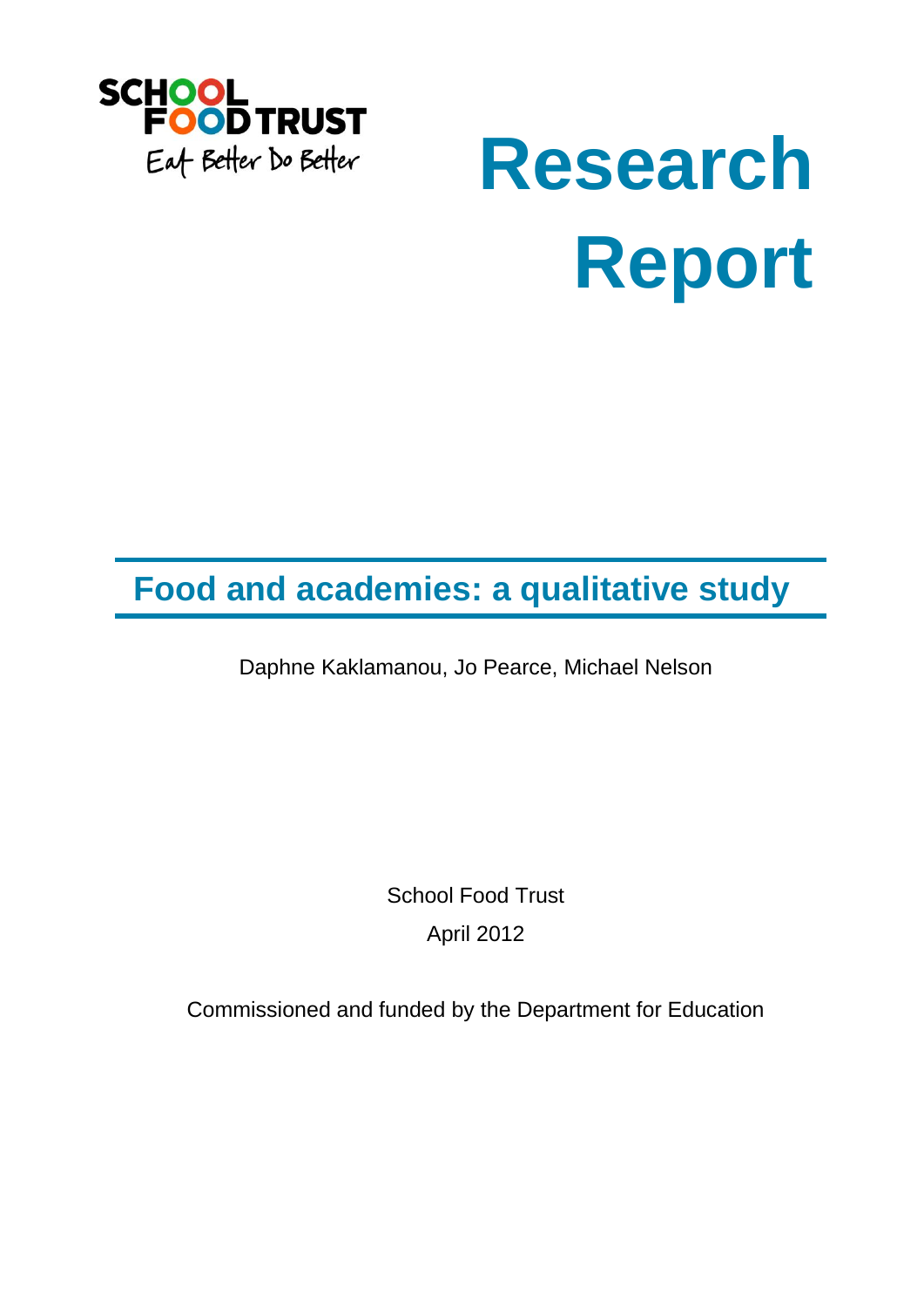## *Key findings*

This report looks at the attitudes and practices of secondary academies in relation to food and drink provision.

- In 13 academies, six sponsor-led and one free school nominated by the Department for Education, and six converter academies randomly selected across England, head teachers or business managers were interviewed face-to-face; head teachers and catering managers completed questionnaires; and a nutritionist from the Trust completed inventories of food and drink on sale and observed the dining environment and catering facilities and arrangements.
- All of the academies identified food as important and a part of education. The senior leadership team and caterers shared responsibilities about food provision, but the balance of decision-making and dialogue between them varied between academies.
- Decision making around food was influenced by a wide range of factors, including finances (the need to run a sustainable business), the priorities of their sponsors, listening to the needs, views and opinions of caterers, pupils and parents, provide the best for the children, the priorities of the government (i.e. attainment),and the needs of the teachers and staff. Balancing these priorities was described as a "challenge".
- All but two of the academies subsidized the meal service.
- Senior staff were aware of welfare issues pupils should not go hungry, in part because of the likely adverse impact on learning. But they knew little of the research that showed that healthier meals eaten in a pleasant dining environment was associated with better learning behaviours.
- The view by senior academy staff on pupils' needs at lunchtime was "speed" they wanted to get through lunch as quickly as possible, in part to have time to socialize at lunchtime. They did not link longer lunch times to possible benefits in terms of learning behaviours. Four of the academies had regular meetings with pupils to discuss food; in the remainder, most communication about food was one-way (e.g. information posted on the website, letters home to parents)
- Dining environments were seen to be adequate in all but two academies (where they were too small to accommodate the number of pupils being catered for), but some staff recognized that problems would arise in future if there were an increase in the number of pupils having school lunches.
- Most of the senior staff thought that their food and drink provision met the food-based and nutrient-based standards, but few were able to provide supporting evidence that this was the case. In general, academic staff said that they thought the standards were a good idea, many queried their effectiveness if they were not compulsory and no one was monitoring them either internally (e.g. the caterer) or externally (e.g. Ofsted).
- While some academies are making good efforts to maintain compliance with some of the food-based standards, others are doing no better (and in many instances worse) than secondary schools nationally. This was true especially in relation to starchy food cooked in oil, less healthy drinks, condiments, confectionery, savoury snacks, and cakes and biscuits, and especially at mid-morning break.
- In the absence of compulsory standards, academies are serving foods in the dining room that the standards were intended to restrict or eliminate.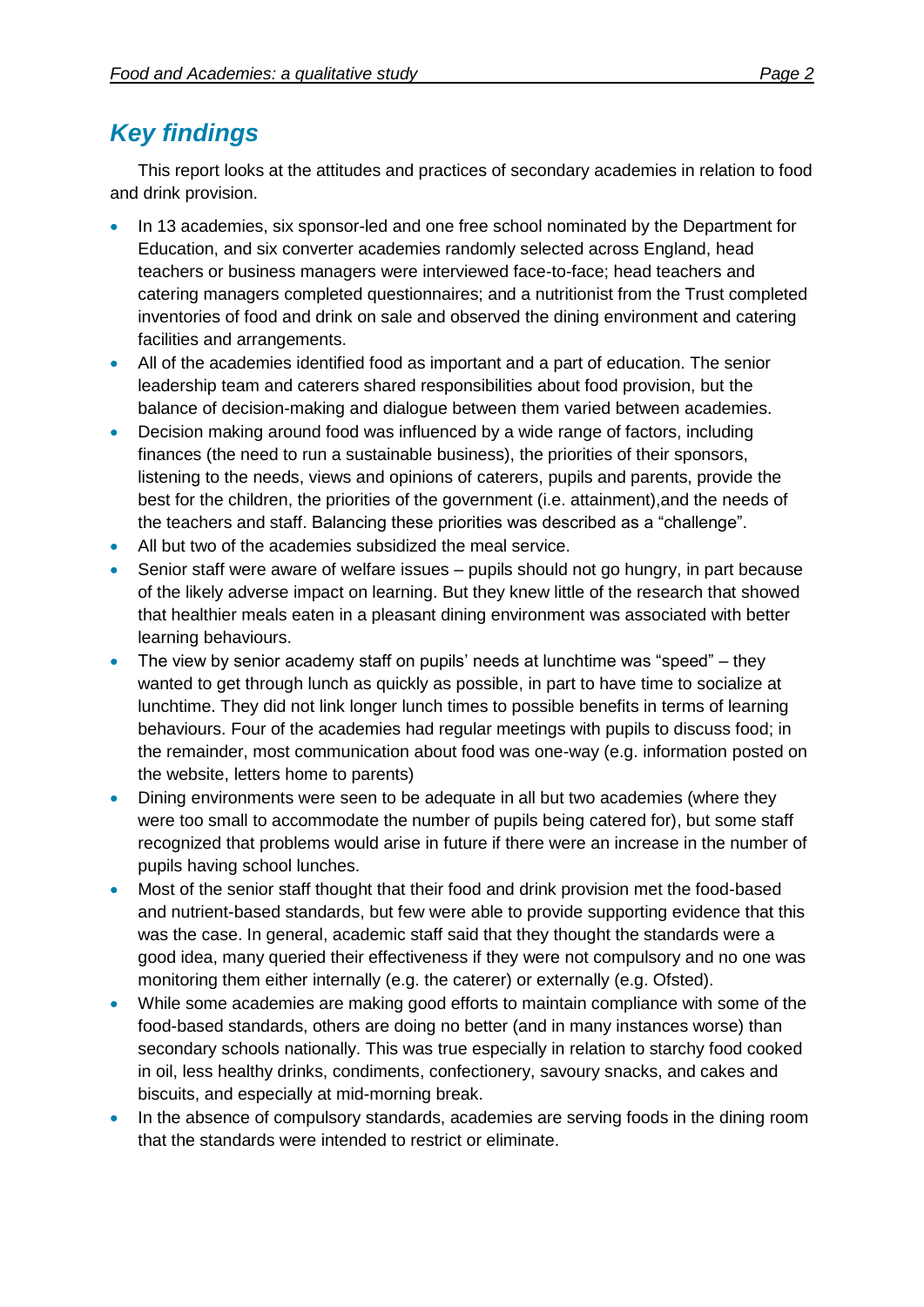## *Introduction and Aim*

An academy is a school that is independent of control by Local Authorities (LAs) and is directly funded by central government (Department of Education). In May 2010 there were a total of 203 academies in England <sup>[1]</sup>. By 2010 the Conservatives and Liberal Democrats coalition government announced plans to expand the academy programme with the Academies Act 2010<sup>[2]</sup>. In May 2010 the Education secretary Michael Gove wrote to all state schools in England inviting them to opt out of Local Authority Control and convert to academy status. By April 2012, the number of academies had increased to over 1500, the majority of whom were in the secondary sector, two thirds of which were Converter rather than Sponsored<sup>[3]</sup>.

A key clause in the Academies Act  $^{[2]}$  exempted academies from having to follow the compulsory school food standards introduced by the previous government in 2006. The justification from the Department for Education was that "academies will always do the best for their pupils."

As a step toward understanding the approach being taken by academies to food and drink, the Department for Education asked the School Food Trust (SFT) to undertake a small qualitative study in 12 selected academies and one Free School. Through face-to-face interviews with head teachers and members of the senior leadership team, completion of brief questionnaires (one for the head teacher, principal or business manager, and one for the catering manager), and an on-site visit by SFT nutritionists for one day, the aim was to obtain an overview of the strategies and management objectives and practices relating to the provision of food and drink in academies. Furthermore, inventories of food and drink available at mid-morning break, at lunchtime, and from vending, together with the use of menus and other existing evidence, were used to explore the extent to which academies were compliant with the food-based and nutrient-based standards for school food.

## *Methods*

*School selection:* Twelve academies and one free school<sup>a</sup> were included in the study. The DfE requested that the Trust include six academies and one free school. These seven academies were nominated jointly by DfE, the Schools Network and the Independent Academies Association as providing exemplars of good practice.

A further six academies were selected by the SFT from a list of all academies in England, using appropriate random selection techniques. Academies randomly selected were excluded if they were involved in other work being undertaken by the Trust, or in a local authority in which another academy had been selected. All of the schools nominated by DfE completed the study. Five of the twelve schools randomly selected by the SFT agreed to participate. The seven that declined claimed either to be too busy, were not interested, had just brought a new caterer, or did not respond to repeated approaches (four schools). A reserve sample of three academies was then approached, of which one agreed to participate; the remaining two academies did not respond to repeated approaches.

<sup>&</sup>lt;sup>a</sup> For the purpose of presentation, all thirteen schools are referred to in this paper as "academies". Free schools are technically a subset of academies.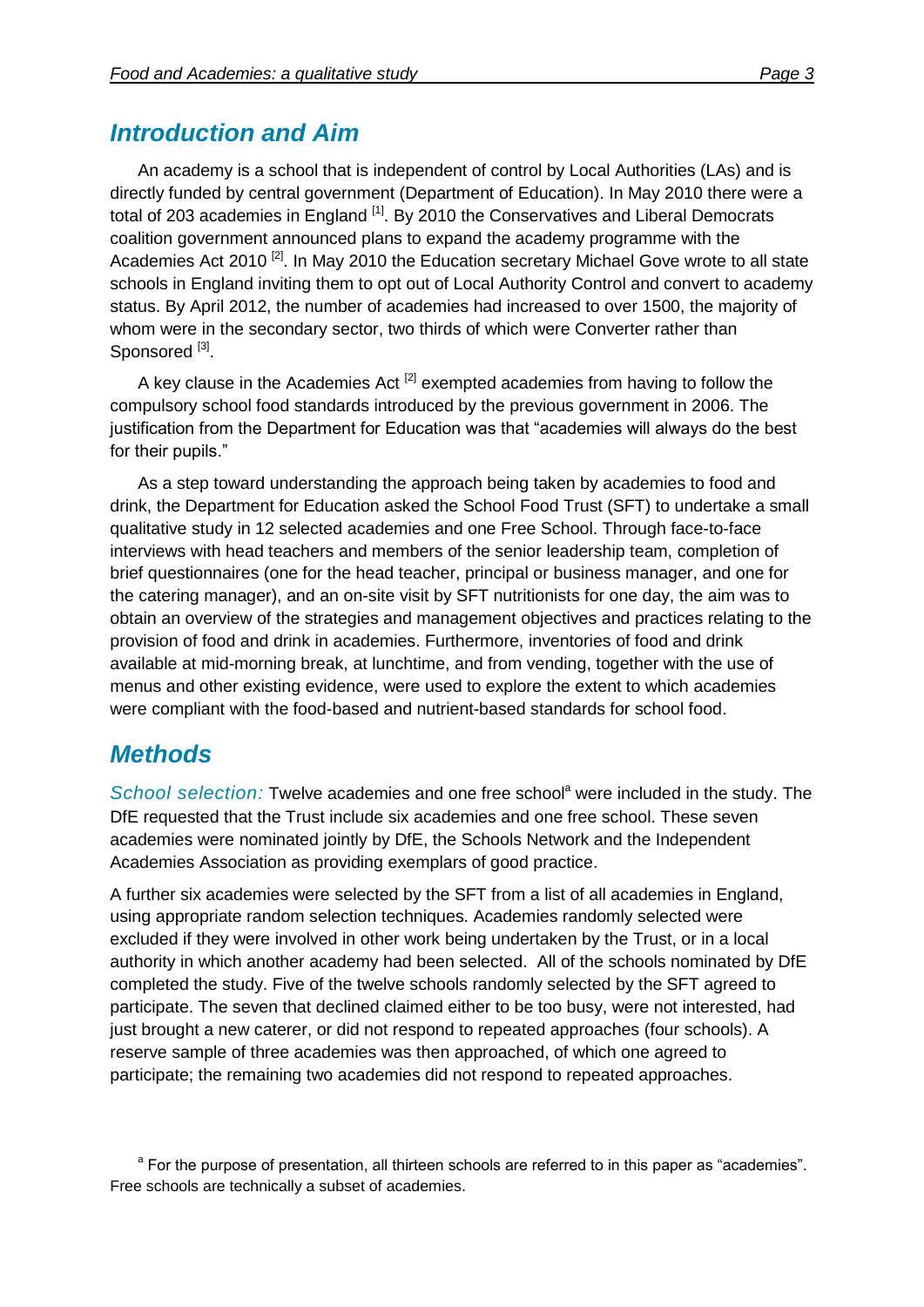Each school was offered £500 to help defer the costs of participation in the study,<sup>b</sup> to be paid on successful completion of the study in the school.

*Design and Analysis:* Field work took place in March 2012. In each school, a 60 minute face-to-face interview was arranged with the head teacher or member of the senior leadership team responsible for school food. The interviews were carried out by senior members of the SFT staff, all of whom were highly familiar with school catering, and who had been trained in qualitative interviewing and assessment methods. One week before the interview, two questionnaires were sent to the school, one for the head teacher or senior staff member responsible for school food, and one for the catering manager in the school. The responses to the questionnaires were taken into account where they were relevant to the face-to-face interviews, to clarify responses to themes that emerged from the interviews, and to provide information on catering practices and school food policies, management, and monitoring and evaluation of school food services.

At the start of the interview, the participants were told that they could end the interview at any point without having to give a reason. Participants were assured of the confidentiality and anonymity of any information discussed in the interview, and told that no individual school would be identified in any published reports. At the end of the interviews, participants were asked if they had any questions.

In practice, the face-to-face interviews lasted between 39 and 70 minutes. 11 of the 13 interviews were recorded successfully for subsequent qualitative analysis. The interviews were transcribed verbatim<sup>c</sup> and a constant comparison method  $^{[4]}$  was used to analyse the data using NVivo 8 software <sup>[5]</sup>. Emergent themes were tested against the data set and refined accordingly. Two interviews were not recorded, one because of an equipment failure, and one because the respondent withdrew previous permission to record just as the interview commenced. Extensive notes kept by the interviewer were used subsequently to explore any additional themes that might have emerged from these two interviews, but none was detected.

During each academy visit, a School Food Trust nutritionist attended to observe the midmorning break and lunchtime services. During the visit, the nutritionist used planned menus and other evidence provided by the school, along with observation of the food provided on the day of the visit, to assess whether the food provided met the final food-based standards for school lunch, the nutrient-based standards for school lunch and the food-based standards for food other than lunch. Nutritionists also made notes on the type of service, number of dining areas, number of vending machines, the quality and presentation of the food on offer and general notes on how the service was run.

*Materials:* A semi-structured interview guide which consisted of 21 questions was developed and tested by the research team (Appendix A). This provided a structure to guide the face-to-face interviews, and also allowed scope for questions to evolve should new topics

<sup>b</sup> This same approach was used in the recently published study on food in secondary schools in England.

 $\textdegree$  For purposes of qualitative analysis, all quotes in this report are verbatim and reflect natural speech.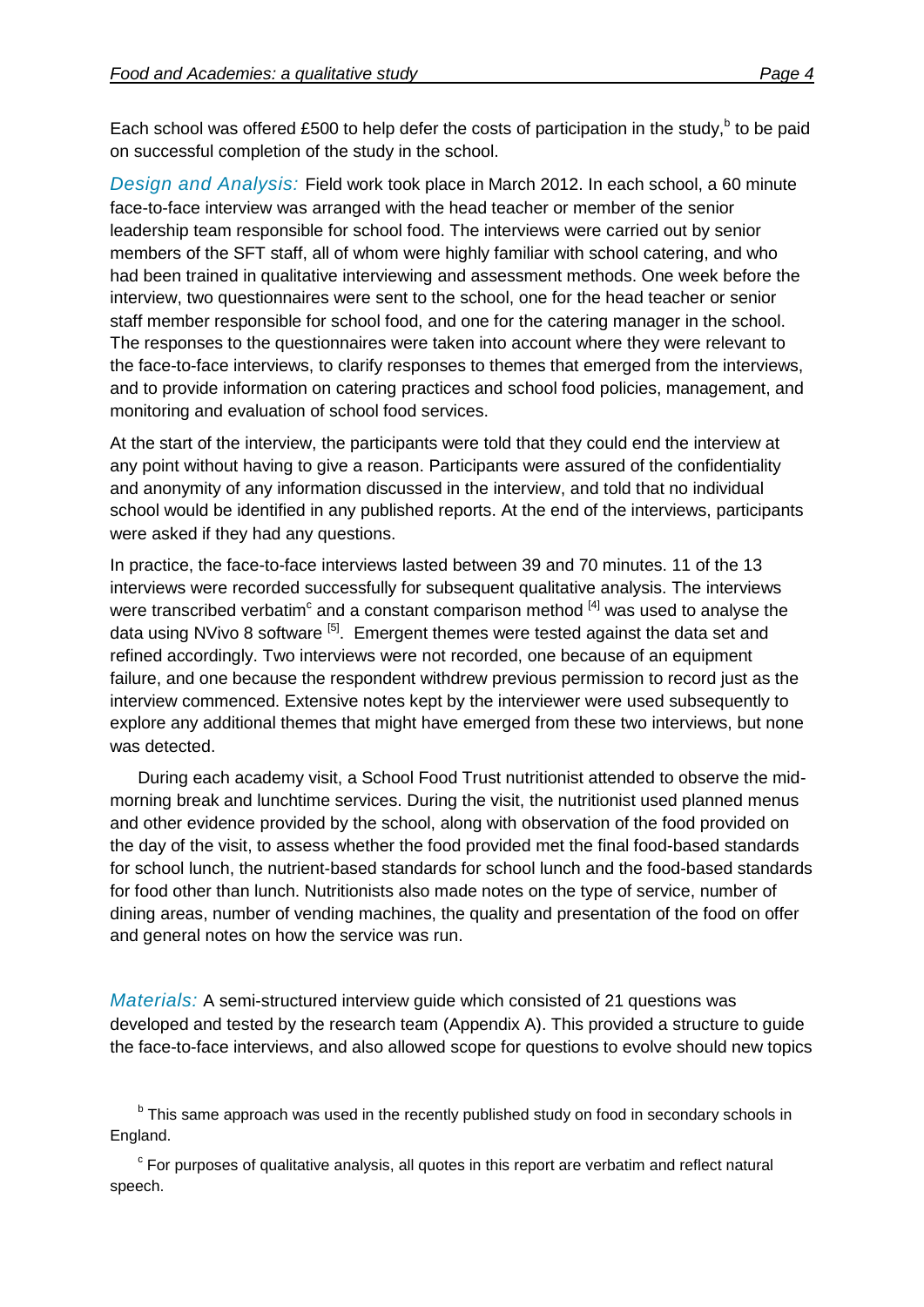be introduced by the participants. The questions covered a number of topics such as the students' need and priorities, the Academies' needs and priorities, free school meals, decisions about operating balances, the schools catering services and their view about food. Three of the questions from the interview guide were intended to explore themes based directly on responses to the questionnaire that the Head Teacher was asked to complete prior to the visit, using the format, "In your response to Question xx, you said that…" These questions were related to the dining space, decisions about operating balances, and monitoring.

The Head Teacher questionnaire consisted of a total of 30 questions. Some of the questions were open-ended, where participants had to describe reasons for those decisions or add comments, but the majority of the questions were closed. The questions were about food provision in the school, Free School Meals, catering facilities and lunchtime arrangements, stay-on-site policies, etc. The caterer questionnaire, similarly, asked specific questions about catering practices, levels of school lunch take up, etc.<sup>d</sup> The interview quide and the questionnaires were approved by DfE before being used in the field.

## *Results*

#### **Interviews**

In the interviews, academies were asked a very open-ended question, "What are your views about food in school?", together with a wide range of supporting questions about the management of food services and influences on decision-making in relation to food provision. In the analysis of the interviews, the main themes that emerged were: (a) the importance of food in academies; (b) factors influencing decision making around food provision; (c) how free school meals were promoted to pupils and parents; and (d) views about school food standards, monitoring and the food environment. Related subthemes are discussed within each section. Comments from the interviews and answers from the head teacher and caterer questionnaires were integrated as appropriate. Information from the nutritionists' observations helped to inform the objective assessments of food provision, dining spaces and evidence of monitoring and meeting the school food standards.

#### *(a) The importance of food in academies*

All the academies identified food as important. One said, *"We have a huge responsibility, that we are forging eating habits for the rest of their lives*; *they are having at least one sort of meal with us a day, if not two in the way that our school day works..."* Another said, *"It's the most important aspect the school can control because there is no doubt there's a massive link between how your food you eat and both your attitude to learning and the way you are feeling in general."* Other views mentioned included the importance to Sponsors/Governors to provide good food, and how it is seen as part of education, part of the school day, and influencing behaviour (albeit as part of a shifting landscape): *"We do recognise that children need fuel to actually make them study well and be, you know, attentive and the rest of it, so I think we see that as a responsibility of ours to* 

 $d$  Copies of the questionnaires are available from the SFT on request: [info@childrensfoodtrust.org.uk](mailto:info@childrensfoodtrust.org.uk)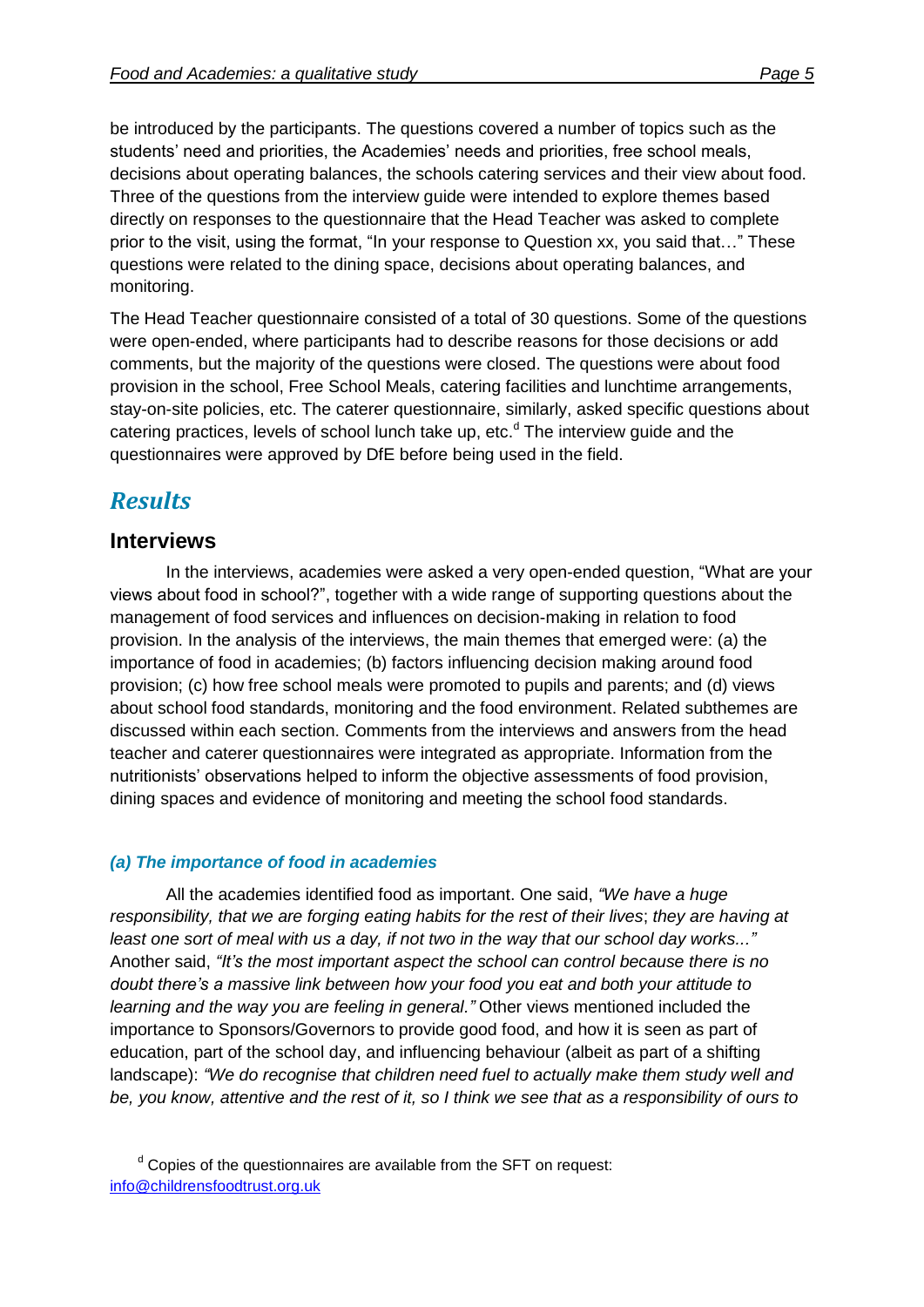*offer something, but we've also got to …acknowledge the tastes of…the community changes and then children in those communities change…"*.

The challenge mentioned by three schools was how to balance a commercial service against the welfare of the children. These views were affected by things such as the type of service (in-house or catering contract) and the involvement of the sponsor (where one existed). One with a contracted-out service stated, *"Well obviously there is a commercial aspect to it…and I would be lying if I said there wasn't…at the end of the day they are there to make money, and because they're not linked to the school, you know, it is their own standalone business,"* but went on to say, "*but I do think that they are very conscious of the welfare of children, and obviously under Every Child Matters, you know, we would never let a child go without any form of meal…"* Another said food was very important but at the same time was *"a challenge, financially".* 

Getting pupils to eat healthily was another issue. *"It is the majority* [of pupils]*, and healthy eating is a massive issue or the lack of healthy eating at home, so it's a real culture change that we're trying to do, and so although we offer all of these things I'd be lying if I said to you that they eat healthy because they don't, all of them. They'll have their lunch here, those who don't buy the lunch, who bring in their own, it can be a box full of sweets, crisps, massive bars of chocolate, great big cans of coke, bottles of coke, fizzy fluorescent looking drinks and that's what they go and … spend their money on."*

Food is not the academies' only priority. They are not just there to provide food, but to provide good education and a safe environment. *"What we have to be careful is of course they aren't just here to have food, they're actually here to do some learning."*

#### Food in the education agenda of the school

All the academies stated in the head teacher questionnaire that practical cookery was part of the curriculum, and available to all the pupils in Years 7 and 8. From Year 10, ten academies offered practical cookery, and by Year 13 the number had fallen to six. Within the interviews, academies stated that they had included food as part of the education agenda by including food technology lessons, but how these linked to the school food service was not always further elaborated. One academy that did elaborate said *"So we have two or three health days a years throughout the year which means that those, all the curriculum is suspended and every student and every member of staff does something related to health. So we've had a variety of things, so last summer we all went on a health walk, because in the area that we're in, health is a major issue for the local community… on another day we had different types of workshops running throughout the day and this is where we had experts coming in and they could go round and learn how the heart works or learn how, you know, the effects alcohol has on your body and things like that, but run by experts and our staff as well, so there was a mix. Another one of the projects they had to do throughout the day was that they had to market a healthier option to XX and as part of the day they had to do the marketing, they had to draw the menus so they worked with our food technology teacher, they designed the menu, they then had to make the menu, they then had to create the restaurant, they then had to have the people come and eat in their restaurant."* A couple of academies said that they were considering introducing food technology lessons or they had just started. One academy stated *"That's only just starting to come through,* [the previous school] *didn't have cookery or food technology as a curriculum subject, it does now, so that was introduced in September. So I would have to say its early days yet. I know the*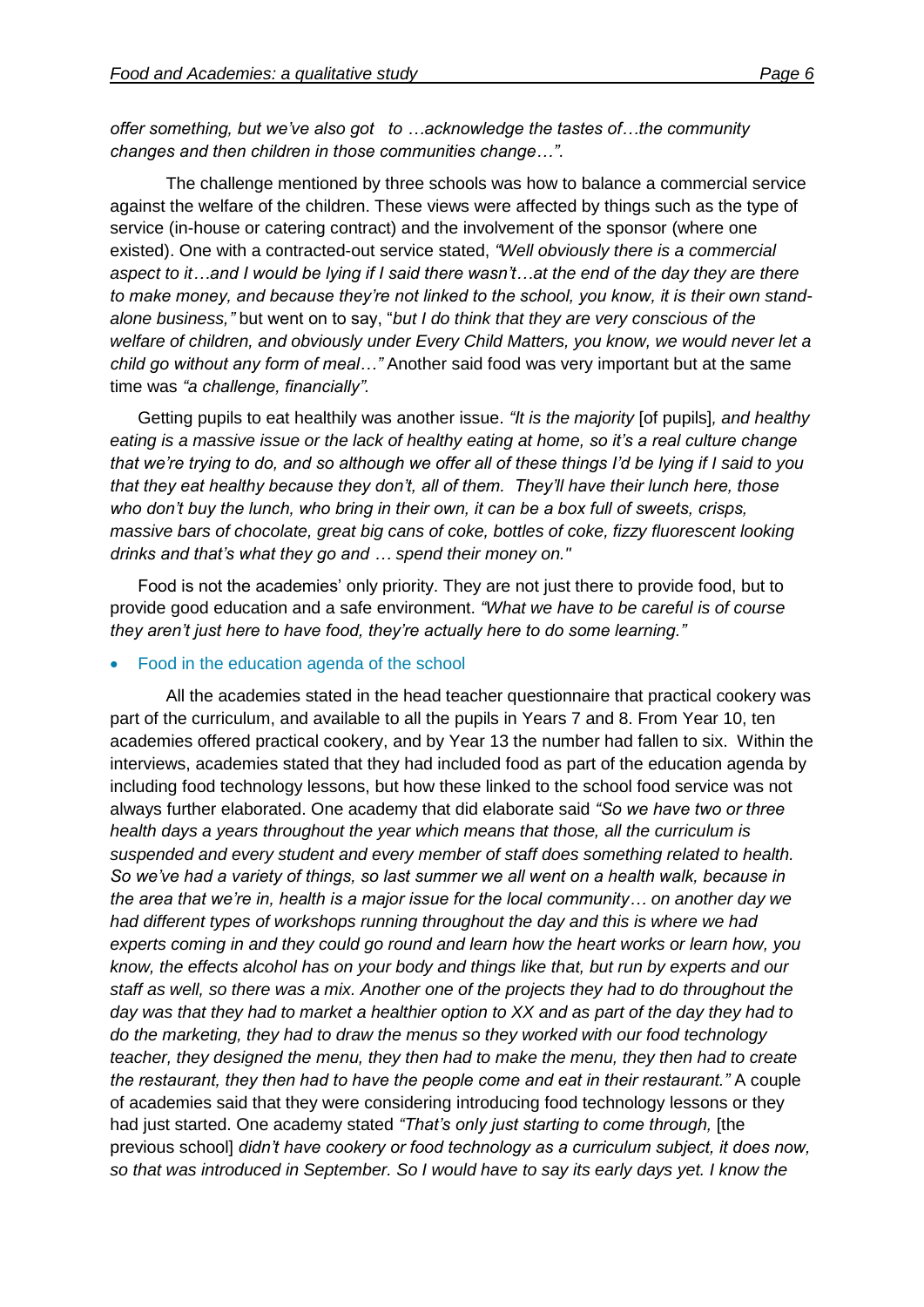*lady ...the teacher who was brought in to launch food technology as a curriculum subject does pay attention to and is interested in what's going off in the catering dining facilities and is starting to link that back to her teaching. But again I would have to say its early days yet, it's only something we've just started to do."*

Seven academies said that they included cookery as an extracurricular activity, but apart from one academy who reported that 176 pupils participated each year, in the remaining academies the numbers ranged from 10 to 60, or they were unsure.

Research

A few academies were aware of research relating to improvements in lunchtime food, but no further views were elaborated. One academy, when asked about the role of food in children's learning, stated that *"I don't think any studies have been done particularly here as to whether things have improved since the new regulations came in. I think if you talk personally to staff that everybody would agree that a decent meal inside a child will make them a better, you know, make them more able to do what they need to do. But I can't really comment any further than that on that"*.

#### *(b) Factors influencing decision making around food provision*

There were six key themes that emerged from the interviews that provide evidence of the complexity of the decision-making process relation to school food provision.

#### Who makes the decisions, and how they are made

Responses from the interviewees suggested that the person in the school responsible for making decisions regarding school food varied from school to school, ranging from the Governors, senior leadership teams, Principal or Vice Principal, to the catering manager or the catering company. One academy, when they were asked about who makes the day to day decisions, replied *"By and large the catering manager… so as far as is practical and possible, the whole catering operation is delegated to the department which is managed by …".* When questioned further they added *"Absolutely he/she comes to a meeting with myself and another member of the finance team who looks after the cost centre monitoring because our systems allow us to see what's happening on the spending side, on the cashless catering side and it allow us to see what's happening on the purchasing side in terms of the invoices that are coming in."* In another academy when asked about who made the decision of being an in-house catered school, the response was *"The decision was made when the school was going grant maintained, I think it was the governors of the time."* The interviewee clarified that they joined the academy at the back of that decision and when asked further on who makes the decision about the kitchen, dining and vending facilities they have at their school, the answer was *"Who decides? We work together, don't we* [catering manager and school administrator] *Erm, yeah."*

Each academy was asked in the head teacher questionnaire who had the responsibility to ensure that the food and drink provided in the academy was monitored. Nine of the 13 stated that one or more people were responsible for monitoring, including the head teacher (mentioned five times), the business manager (six times), the catering manager or head cook (eight times), or an independent consultant (three times). The remaining four provided no response.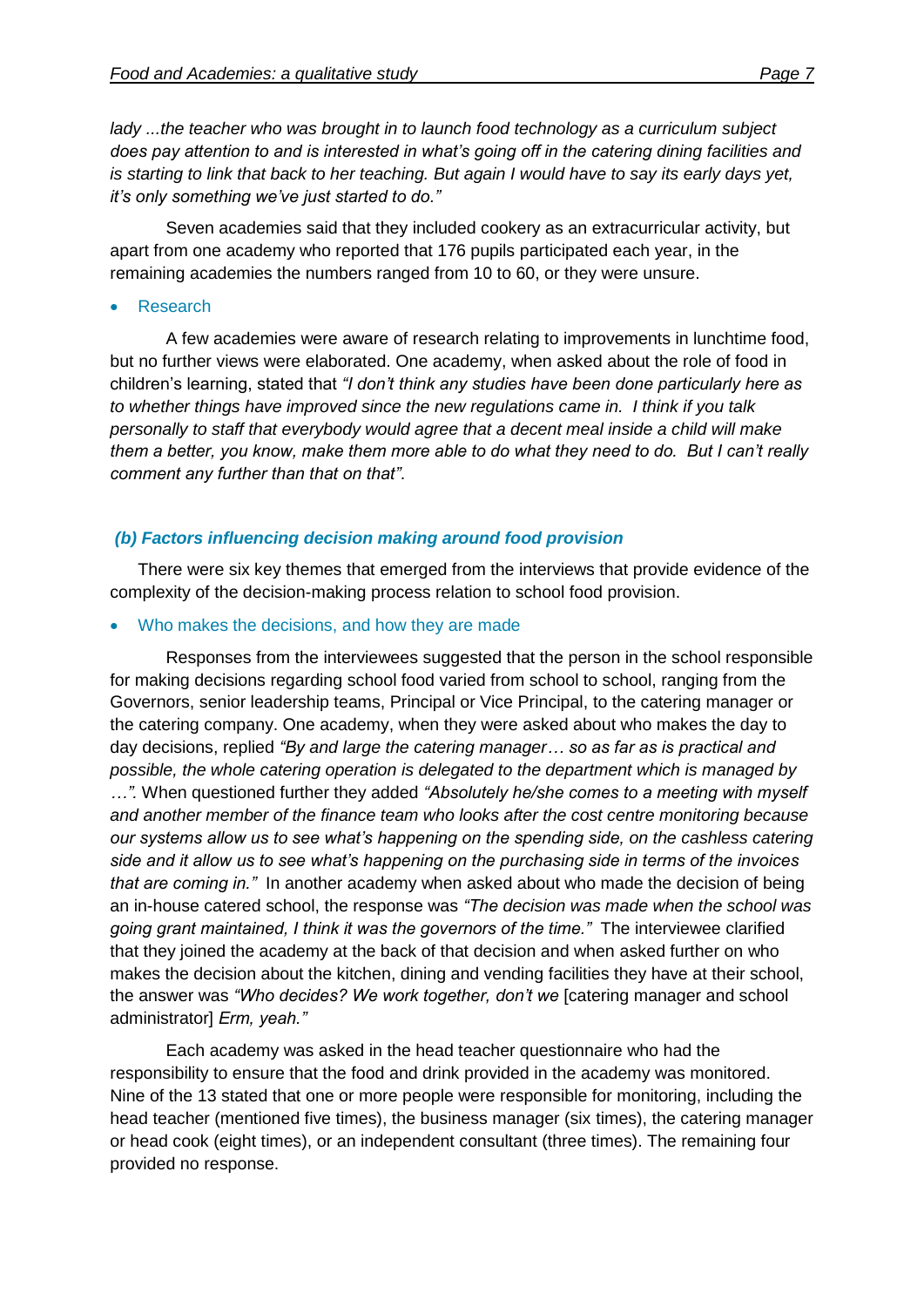Interviewees were asked who made the decision to use particular catering services. One academy stated three people made the decision*: "The principal, myself* [vice principal] *and the Business Manager."* They went further to justify their decision in choosing a particular caterer as they were aware that the catering company *"were following the nutritional code... And we also knew that, you know we set quite strict agreements in place that we would have them from day one but that we would monitor in the first six months."* They then added *"And if we weren't happy – and there were a few things that we weren't happy about at the start – and so we had a close working relationship with them where we'd go back and we decided. Then there came a critical point where we were thinking well, do we stay with them or do we go somewhere else, and we decided because they'd responded to the things we weren't happy about they had responded that we decided to stay with them... but it is monitored and the Business Manager, she has a close sort of practical day to day working relationship with them."*

These findings suggest that the arrangements for delegating responsibility around school food and its delivery varied from academy to academy. In some, there were close links with the caterers. In others, responsibility for choosing the caterer or contract rested with the senior leadership team, but responsibility for delivery (and decisions about provision) was delegated to the catering provider.

#### School priorities

The sponsors or Governors set the priorities. All academies stated that the safety of the children, especially the younger ones, was one of their top priorities, and that is why they use the stay-on-site policy. *"We only operate the on-site policy for the younger kids, so Years 7 to 11 [not Year 12 and 13], and that's to do with behaviour management and pupil welfare. We are in the middle of nowhere really, and we don't want kids disappearing off into the fields, so we keep them in the school, they are on site."* Other priorities they identified for lunchtime were to run the academy efficiently, keep costs down, help the students meet their needs, and get them ready for lessons.

Another academy said, *"Clearly the first principal is, is there enough time to get everyone through to eat lunch… We've also looked at the school day, how we can manage the school day best, so we took 10 minutes off for older pupils, … so school used to start at 8.45, it now starts at 8.55, but see that extra minutes, they actually come in, actually if they are coming into class at 8.45 they actually come in now at 8.35 so they actually have 20 minutes to themselves, they have 20 minutes in the class in the morning where they sit down, have their toast and have that chillax as they call it, you know time where they can sit and chill into the day and work themselves up into, to school life again."* Thus, in order to allow time for everyone to eat lunch and not be seeking to fulfil other needs at lunchtime, the academy took 10 minutes of their schedule in the morning for them to socialise and eat breakfast so they could go to the classroom relaxed, and then eat lunch quickly, having satisfied some of their need to socialize earlier in the school day.

#### Stay-on-site policies

In the head teacher questionnaire, academies were asked if they operate stay-on-site policies. With the exception of one, all the academies reported that they do operate such a policy. When asked how strictly the policy is enforced, two of the academies reported that for Years 7-9 it was enforced strictly and that students who breach the policy are spoken with individually. In the remaining 11 academies, it was said that for Years 7-9 it was enforced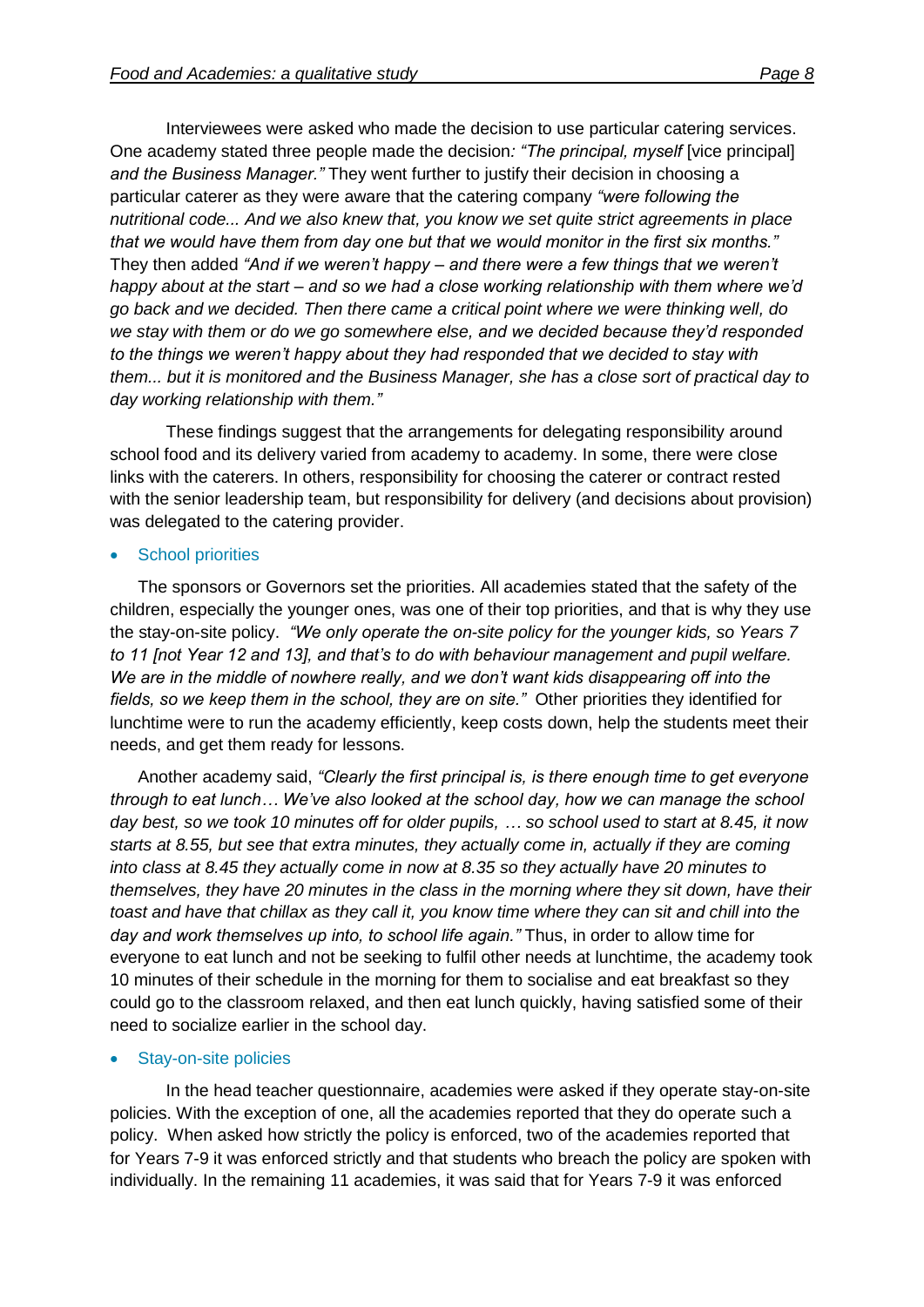very strictly, and that repeated breach results in punishment such as detention or a letter sent home. For Years 10-11, the responses were quite similar with the exception that three academies do not enforce the policy for Year 10 and above.

Within the interviews, academies were further asked about their stay-on-site policies. One academy stated *"we don't allow pupils out in the school day, so they have to eat in school. We have lots of visitors come in and have lunch with the kids but again obviously you can't just have an open door so that anybody could wander off."* When academies were asked to elaborate further on the reasoning for keeping to these policies, the responses varied. One academy stated that it was for the safety of the students; another one stated *"Looking at the previous school's experience, the school that was here before, the kids just all used to go down to the chip shop and to XX and they are eating things that are just not healthy and we said straight away, if we are going to be a health academy, you could just imagine pictures on the local newspaper of people with mouths full of pasties, so it was just never going to be an option."*

#### Consultation with parents

In the head teacher questionnaire, academies were asked if they communicate with the parents about food in their academies, and all stated that they do. The ways they communicate differed from academy to academy. Five academies provide information on their profile or website, seven send letters and newsletters home to the parents, two sent the menu home, six communicate with the parents during the parents' evening and one through email.

Within the interviews this topic was further elaborated. One academy said how the parents consult with them with regard to food: *"Parents are consulted as much as they want to be consulted, you know parents get very active with a new seven year intake, if parents ever want any questions answering, they phone me, they phone our finance department, we have a system of team leaders here and our team leaders are very active, any specific food questions that the team leaders pick up on they will come and speak to me, bring the parents, phone the parent back."* Another academy said when discussing whether parents had any input into the food provision *"The Governors did yes, parents not so much, but the parents engaged since we opened. The get engaged through PTAs and what have you, and I asked their views, and really good views and they ask for some changes now and again. If we look back, we said we used to give them an apple or a piece of fruit in the afternoon, now we give them cheese rolls and crackers and stuff, this came from the parents, they asked could we have instead of just fruit."* 

#### Academy perceptions of pupil priorities, and pupil consultation

All the schools identified the students' priorities at lunchtime as the need to eat something really quickly so they can spend time with their friends and play sports. One academy said, *"Speed."* But they later continued *"I think they would love, I'm sure if we had the sort of space that we would need to do it, they'd love to be able to come in, get what they want, sit down and chat with their friends … The lads will still want to go out and play football on the fields and stuff like that, but, and some of the girls will too, but you know I think a lot of students would just like to be able to have that natter time…".* Another academy also identified *'speed'* as an important aspect of student's priorities and have also identified that majority of the students do not actually eat their lunch during lunchtime but during break.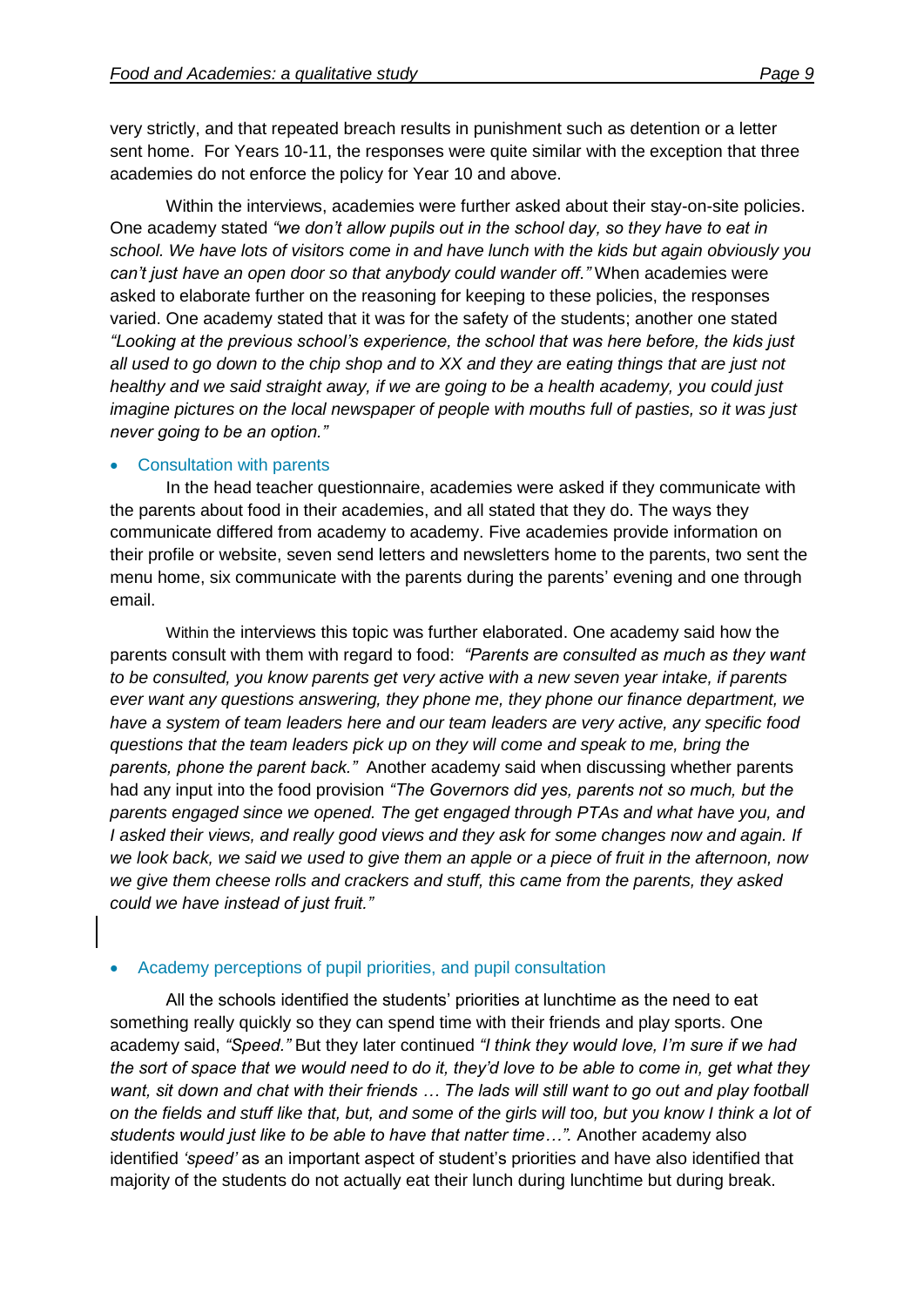When discussing the amount of time for lunch and the additional outlet that the school had opened up, the head teacher said: *"It does [help], but it helps with the speed, and it gives them an opportunity to have something in their hands. I mean we have a lot of lunchtime activities going as well, which is why at break time we serve a lot of food which lot of kids will get their food at break time, which is going to be their lunch, because they're doing a lunch club. This time of the year all the year elevens are being dragged into revision sessions left, right and centre and things like that."* Another head teacher added that along with speed students *"need to go an spend a lot of energy in the tennis court".*

In terms of student input into the catering service, four academies reported that school nutrition action groups (SNAGs) or school council had an active input in to school food and the dining room service and that they met once a term. Those academies identified the importance of letting the students have their say. *"They [students] were invited to the school council and that's one … they wanted to discuss with us. We are working very hard on student voice this year, that's one of our priorities."* SNAGS are often the forum where students are able to make their voices heard <sup>[6]</sup>. Another academy that answered "no" to the question in the questionnaire about having an active school nutrition action group, stated in the interview that they had carried out a student survey in order to get people's voices heard. *"It's focused on food, so it's focused on lunch and break and then the catering surveys. The student survey was specifically … on catering, and that highlighted the need for increase in the diversity of food that was on offer, which resulted in introducing the distributed serving point style and introduced the pasta bay, so the XX which is a branded product that we buy in which has a dedicated serving trolley and the chicken run the same XX which is a branded bought-in product as well as... and then a slight relaying out to the dining hall, so there's food that's cooked in house as well. Broadening the range, like that was something that was realised that... (a) there was demand for that's what children wanted and (b) would be a good way to go as the numbers increased and a good way of actually getting the large numbers through the dining hall as well."*

#### **•** Financial

Virtually all of the catering services run at a deficit, although one or two hoped to break even for 2011-2012. One academy reported that they currently have a *"£12,000 deficit"* and another one saying *"The last full year that we produced accounts for was the year before, six months before we became an academy, we made a £43,000 loss, which is the cost of a teacher's salary".* The academy, not the caterer or LA, subsidises the service. Another school when asked simply stated that *"we expect to break even".* They added *"there's no real strong motive, there's no driving force within the organisation that says that catering has to make a profit and I think the logic behind that is that we don't particularly want to be generating surpluses in catering because by implication then you are probably pitching your prices higher than they need to be and perhaps discouraging take up."* One academy that had stated earlier that they viewed food from a commercial point of view and had brought a catering service when asked about whether they are making profit, surplus they said *" I've put break even, but I should have imagine they will make... I can't imagine them not making a profit, but because I don't ...because we are not involved in the management of the company, you know, it's very difficult for me to say to be honest with you."* These views were corroborated by the questionnaire responses from head teachers. All except two expected to be operating at a deficit in 2011-12, a repeat of their experiences from the previous year (all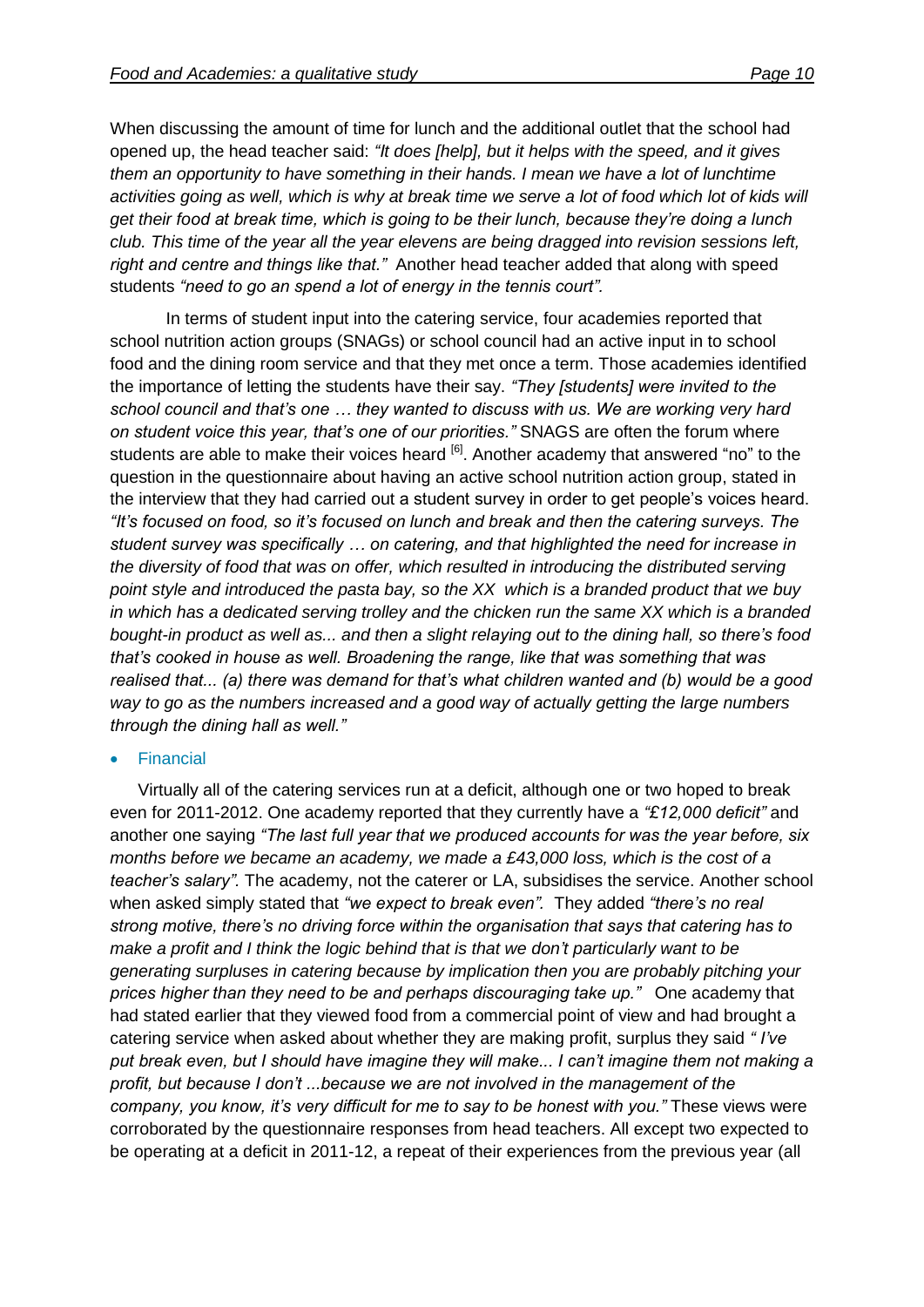had the same caterer in both 2010-11 and 2011-12). All were using the same catering provider as in the previous year.

#### *(c) Free School Meals*

Overall, the take up of school lunches varied between the schools, from 22% to 100% (school meals were compulsory in one school). The take up of school meals by children registered for a free school meal was between 60% and 100%.

In relation to free school meals, all but one of the academies stated that they were doing everything they could to encourage students and parents about the free school meals. One academy even provided for the whole Sixth Form with free meals to promote their awareness that some pupils are entitled to free school meals (whether that was for a day, a week or a year was not specified). Eight academies specified the methods used to promote FSM, mainly sending letters to parents, newsletters, and use of cashless systems. Another academy did not allow students to bring in packed lunches and all the students had to have school meals (whether free or paid-for). Nine said that they actively encouraged pupils to take up their FSM entitlement, and six were able to specify what those actions were. Four academies said that pupils can split their FSM allowance between lunch and mid-morning break.

One head teacher said: *"We're doing a lot of proactive work and we emailed everybody, we use an email service across, we emailed and those who aren't on the email get a paper version of it, in December to remind them how easy it was to register for free school meals. Because it's a very simple and, it's probably one of the simplest forms of benefit that I've seen. There are also some booklets and a paragraph in there to reminding the parents that if they're already on free school meals they've got to make sure that they're registered on time, if they think they might be entitled to it, contact this person, if they need somebody, there's someone here in school who can help them get access to the free school meal forms and such like, and fill them in. So we are working quite hard because that has brought in a shed load of money."* When asked whether all this hard work is effective, the interviewee responded *"Can't tell you. Can't tell you."*

#### *(d) School Food Standards and monitoring*

Overall, the academies agreed that the standards were there for the wellbeing of the pupils, but different views on their importance were evident. One stated their view of the importance of the standards but at the same time expressed a concern about the monitoring: *"I think my views on the standards are, I believe they're essential, but they are not monitored nationally. They should be made law, as they are for primary school. I mean there are advisory things, there are certain legal requirements in there, but who adheres to it? …".*  Another academy said *"Yes I think they should* [be monitored]*. Well I think they should, speaking as a parent and a business manager, because as I've said before, you know, for some children that might be their main meal of the day, and if I'm a parent I want to know that my child is getting a good balanced diet,"* but later continued, *"and I can't imagine why*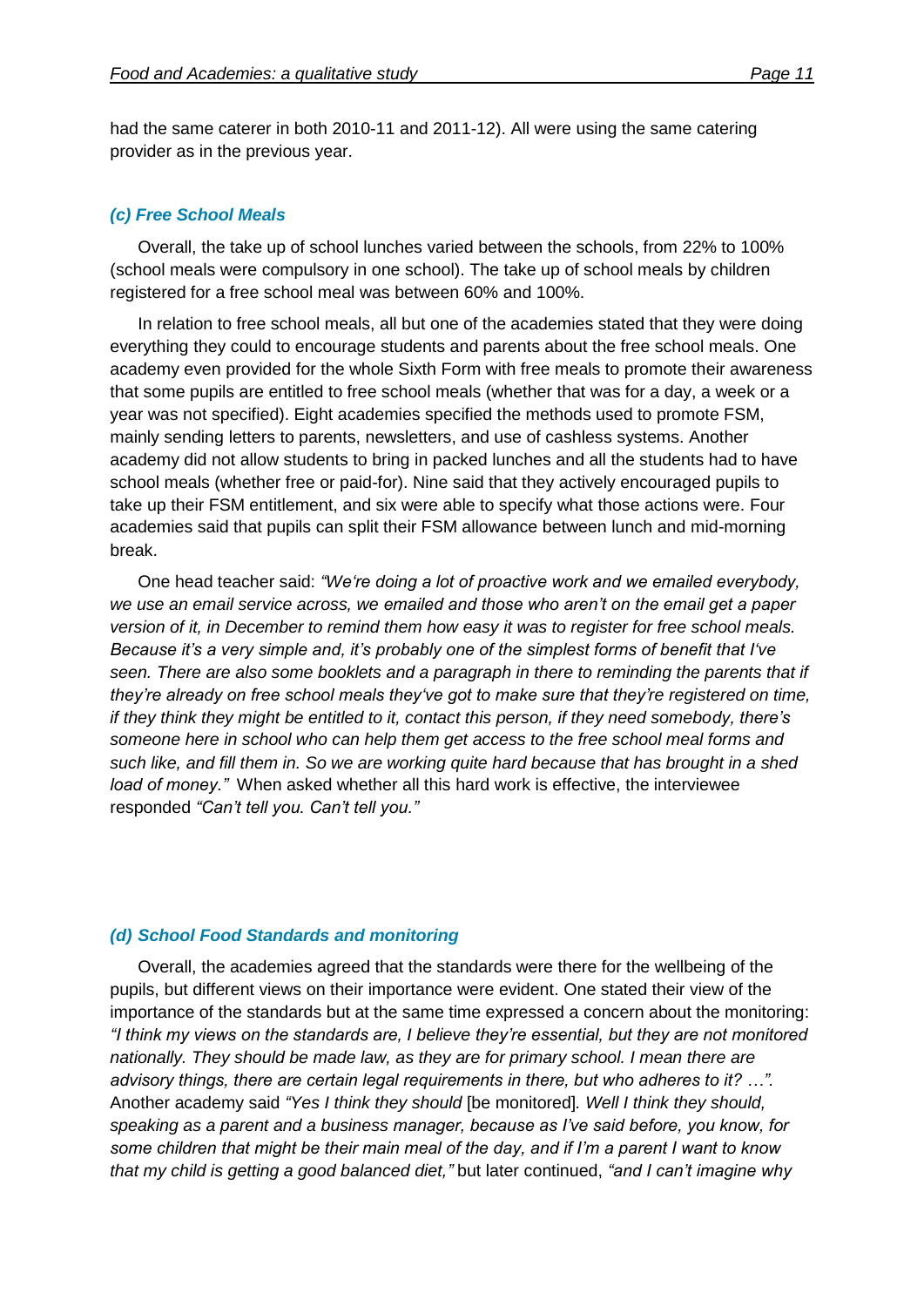*any academy, other than possibly financially, why they would change* [from not following the standards]*".*

The head teacher/bursar and caterer were asked in their respective questionnaires who monitored compliance with the standards for their school. Most reported that either the academy itself or the caterer monitored the standards, but the list included independent consultants, local authority representatives, healthy schools coordinators, the business manager and Ofsted. One school stated that the standards were not monitored at all.

The nutritionists recorded all of the food and drink provided at lunchtime and mid-morning break. DfE nominated academies met on average 10 of the 14 food-based standards at lunchtime, ranging from as few as six standards in two of these academies to 14 in another two. The average number of food-based standards met in the randomly selected schools was nine out of a possible 14, ranging from four to 14. The standards met most often were for water (13 academies), salt and condiments (12 academies) and group 3 meat products (pies, met in 11 academies). Met least often were the standards for starchy food cooked in oil and deep-fried foods (six academies) and extra bread and confectionery (seven academies).

Figure 1 shows compliance with the standards for which we have directly comparable data between the DfE nominated academies, the academies selected randomly by SFT, and the secondary school food results for 80 schools nationally. For starchy food cooked in oil, healthier drinks, confectionery, savoury snacks, and condiments, the schools in the secondary school food study were more likely to be compliant with the standards than the randomly selected academies in the qualitative study. For deep-fried foods, salt, extra bread, and free water,<sup>e</sup> the randomly selected academies in the qualitative study were more likely to be compliant than the schools in the secondary school food study. Academies nominated by DfE were the most likely to be compliant of the three groups of schools, except for salt.

None of the differences between school groups reached statistical significance, in part because of the small number of schools in the qualitative study (see also note to legend for Figure 1). The findings suggest, therefore, that academies are no better at meeting foodbased standards at lunchtime than other schools.

<sup>e</sup> The standards require that drinking water is freely available throughout lunchtime. Some schools in the secondary school food study provided bottled water for sale but not free water.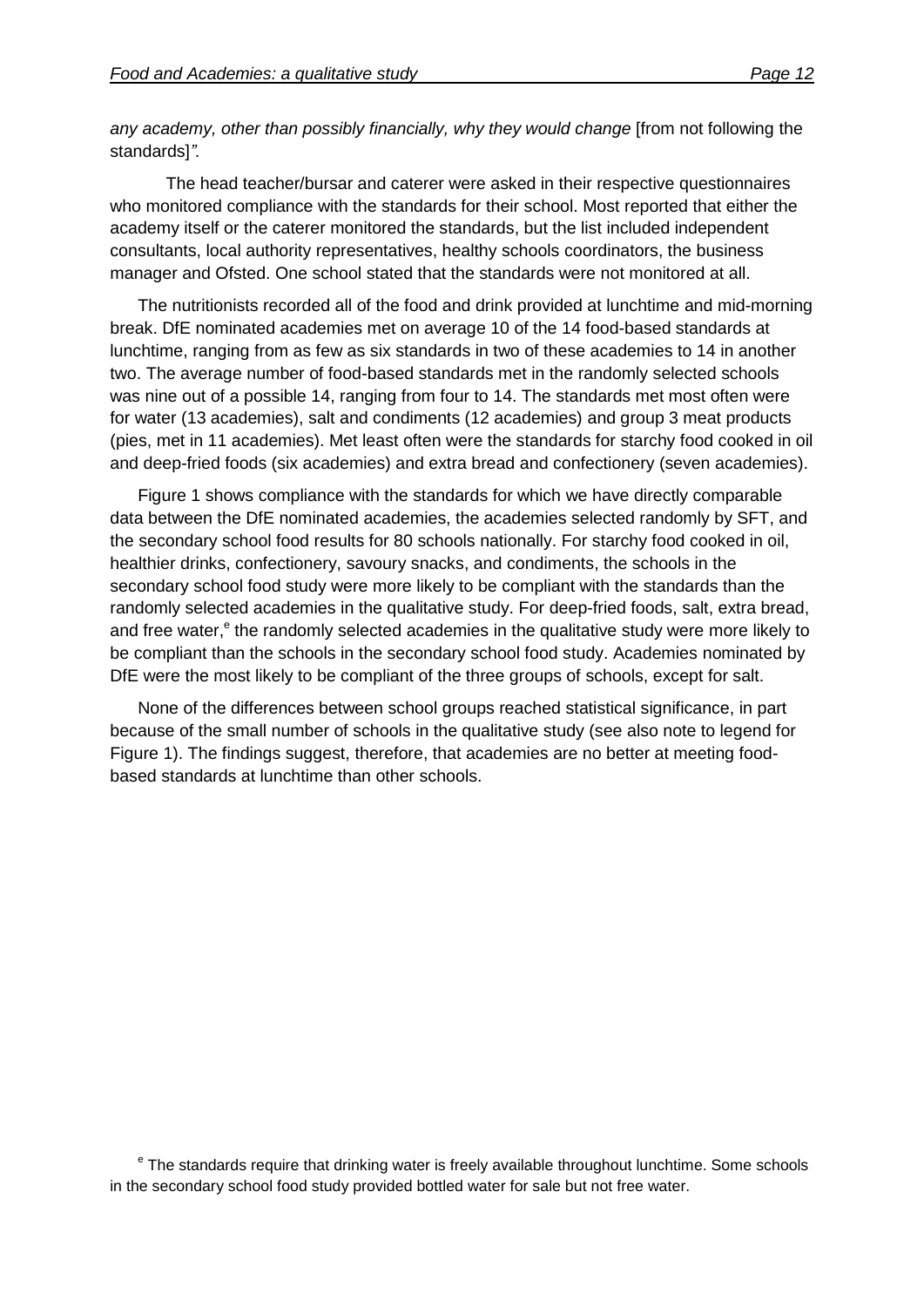

Figure 1. Percentage of schools meeting selected standards for food and drink provision at lunchtime, by type of school or academy. (For water, bread, confectionery, healthier drinks, not significantly different between school groups (chi-squared test); for other foods, chi-squared not valid because of small values for E.)

Figure 2 (see below) shows that for all the standards except salt and water, the schools in the secondary school food study were more likely to be compliant with the standards at mid-morning break than the randomly selected academies in the qualitative study. For cakes and biscuits, confectionery, and savoury snacks, schools in the secondary school food study were more likely to be compliant with the standards than the academies nominated by DfE. In spite of the small number of observations, for cakes and biscuits and confectionery, compliance in academies was statistically significantly worse than in the average for secondary schools for England in 2010-2011, and for savoury snacks the statistic was of borderline significance. Only for water at morning break were academies more likely to be compliant than other secondary schools.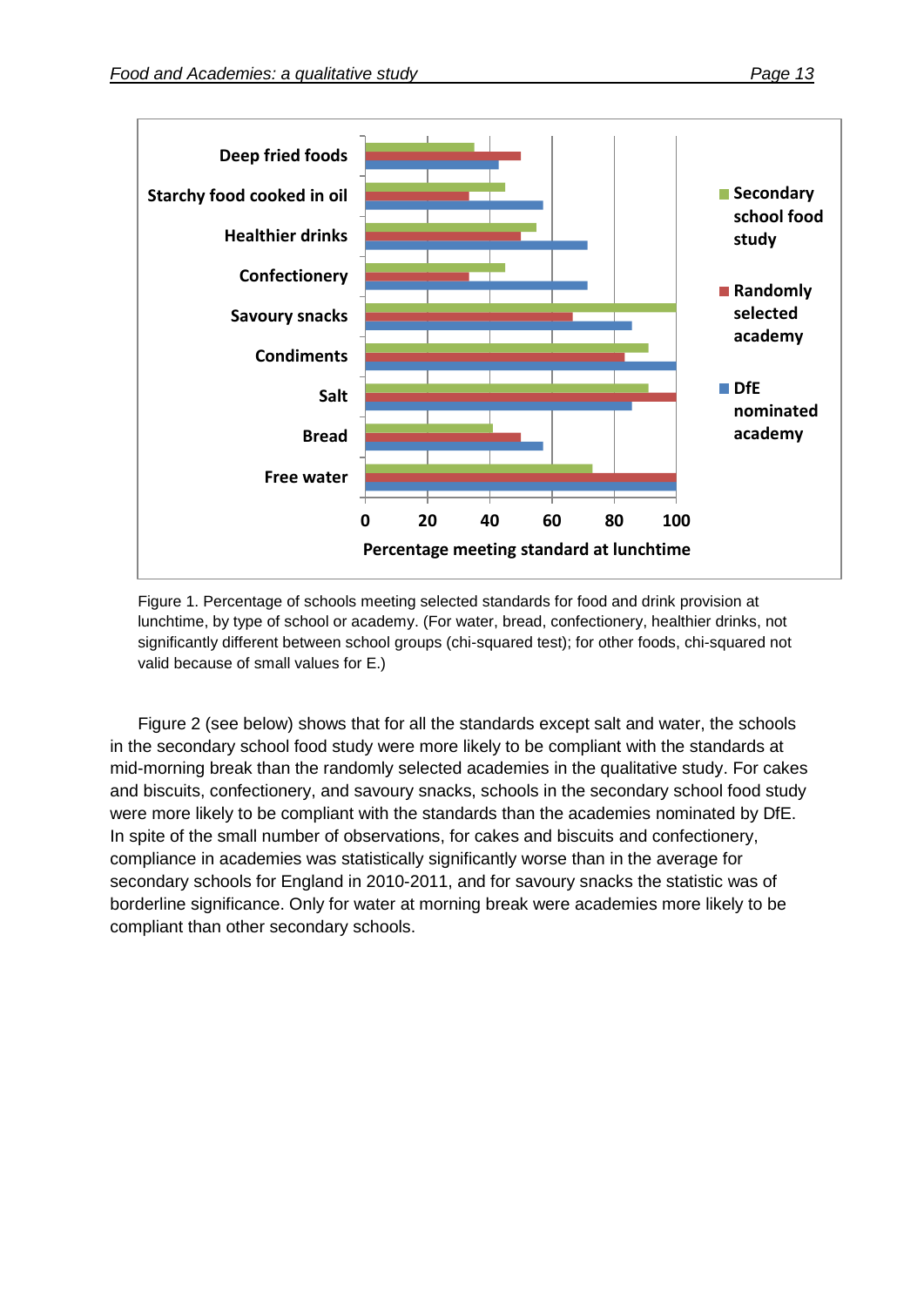

Figure 2. Percentage of schools meeting selected standards for food and drink provision at midmorning break, by type of school or academy. Statistically significant differences were shown between the three school types (chi-squared test) for cakes and biscuits (p<0.001), confectionery  $(p<0.019)$ , water (p=0.048), and borderline for savoury snacks (p=0.059).

Nine academies claimed to have met most or all of the food-based standards at lunchtime, and six to have met them for food other than lunch. Of these, four academies were able to provide evidence of having met the lunchtime standards (or evidence of working toward the standards), and two were able to provide evidence of compliance with the nonlunch food-based standards.

Similarly, eight academies claimed to have met all of the nutrient-based standards at lunchtime. Only one academy was able to provide evidence of meeting the nutrient-based standards for school lunch. Although four other schools reported being able to provide evidence that they met the nutrient-based standards, none was able to do so. Of the remaining eight schools, three admitted to having no evidence of compliance and one reported currently actively working towards compliance, but did not provide evidence.

When a head teacher was questioned about the planning side of the menu, they said *"Yes, he* [a consultant that advises them] *has got different ideas* [regarding menus]*, yes. But basically we try and stick with the guidelines of how many portions of meat, fish, oily fish, vegetables, build round that. And I've tried to put in like a traditional meal, a spicy meal, a hot type sandwich type meal, each week, to give it variation."* In several schools, knowing whether or not provision was meeting the standards was put down to *"common sense"*.

#### *Facilities, and support for healthy eating*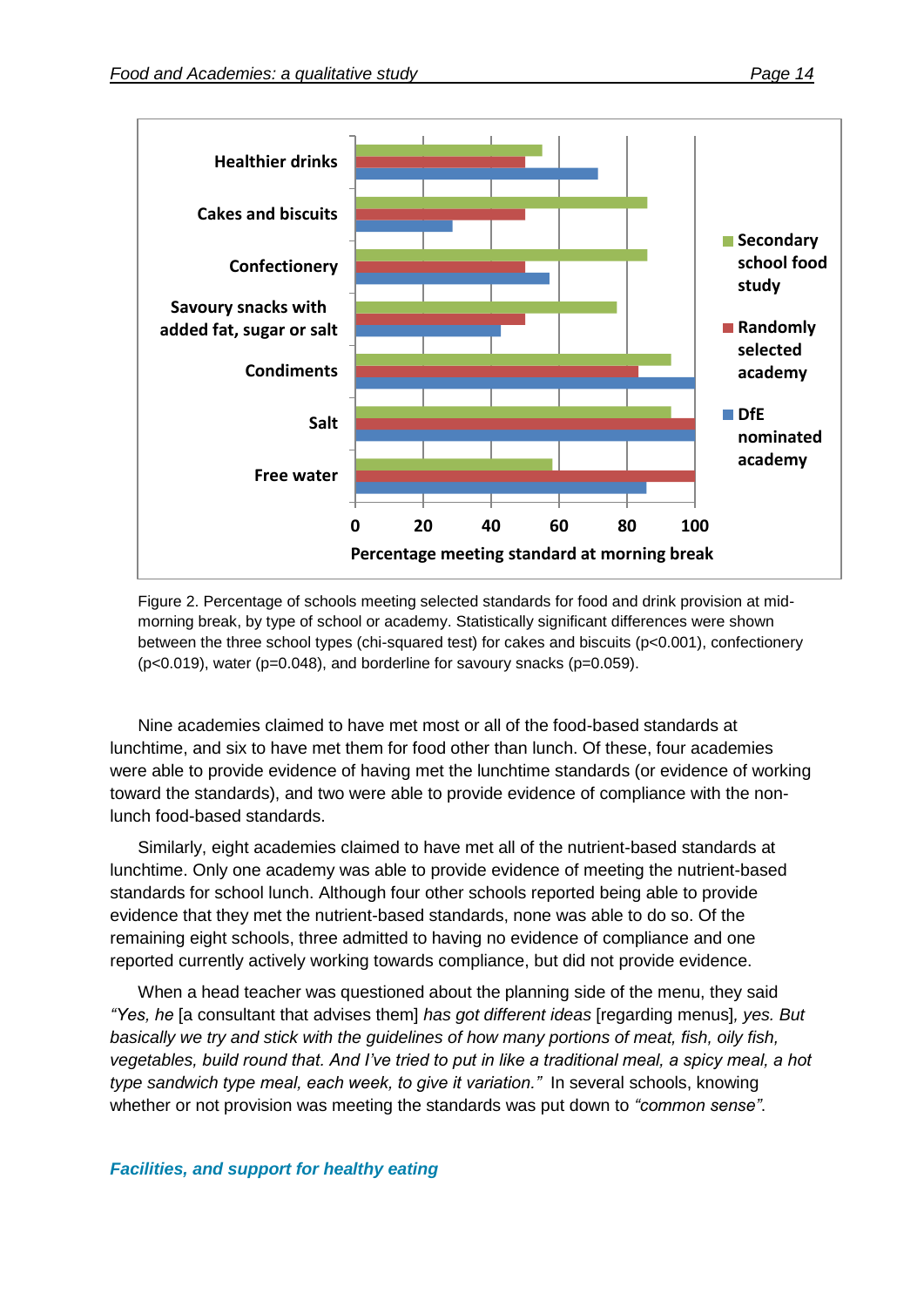Of the 13 schools in the study, nine had an in house catering provider, three had a school-contracted private caterer and one had an LA contracted private caterer. The quality of the food was generally good and schools valued local sourcing and freshly prepared most food on site. All the schools had a cashless system, either biometric or card-based, and there did not appear to be any stigma attached to pupils in receipt of a free school meal, as they could not be differentiated from other pupils.

All of the academies had full-production kitchens. About two thirds had either vending machine(s) or tuck shops, eight had breakfast clubs, and four afternoon clubs. Seven of the academies had one dining room only, whilst the remaining six had between one and three additional dining rooms, kiosks or satellite serving points, and two schools had a trolley service which operated at mid-morning break. Six of the schools had between one and four vending machines, most of which served compliant drinks only. Confectionery and savoury snacks were available a vending machine in the sixth form dining area of one school, although other pupils in the school had access throughout the day. Nine schools reported serving food at breakfast time and ten schools reported providing a mid-morning break service. One school provided food after lunch, at afternoon break time. No schools reported serving food at after school clubs.

Eleven academies had a dining space that the nutritionist considered to be fit for purpose (in terms of size, number of serving points, length of queues and space for young people to eat), but two of the dining rooms were clearly too small to accommodate the number of pupils eating at lunchtime. The layout and the space for the dining hall were mentioned as problems generally, however, especially for schools that were converted and not newly built. When asked about the difficulties they have with their dining room space, one academy said "*the dining hall space was actually created as a gym originally, it wasn't designed as a dining hall, so when the school was* [a different school to what it is currently] *that was originally built as a gym. At a later date, the gym facility was moved out to a new building, new at the time, quite old now, and a kitchen put on the back of the gym to allow it to become a dining facility. But it means that the numbers, particularly because we are an all through school, so we've got little people and big people and the numbers involved generally, there's no way everybody could go , even within a particular phase, even within the secondary phase that everybody could fit in all together...".* Another commented in relation to increasing numbers, *"The thing is, obviously since we've had the building our numbers have grown... The problem is that lunchtime sometimes we can get bottlenecks, you know when everybody comes at the same time. So it's just managing the flow of the queues, which dinner ladies to be fair, do as best they can."*

Five head teachers stated specifically in the questionnaire that they had issues relating either to space or the age of the equipment available. Most had tried to accommodate these issues by introducing staggered sittings, three had introduced new food outlets, and two had increased the length of the lunch break. Three had plans to extend the dining space in the future. In one academy at mid-morning break, pupils mainly either stood up or sat on the floor because no tables and only a few chairs were made available. This was done in order to accommodate the number of pupils who wanted to be served in the 20 minute break.

Most schools had between one and six support staff in the dining room, whose main roles were to manage queues and behaviour and to clear tables. Three mentioned a role relating to educating pupils about healthy eating or promotion of school meals. Two catering managers, four members of catering staff and two supervisory staff had received training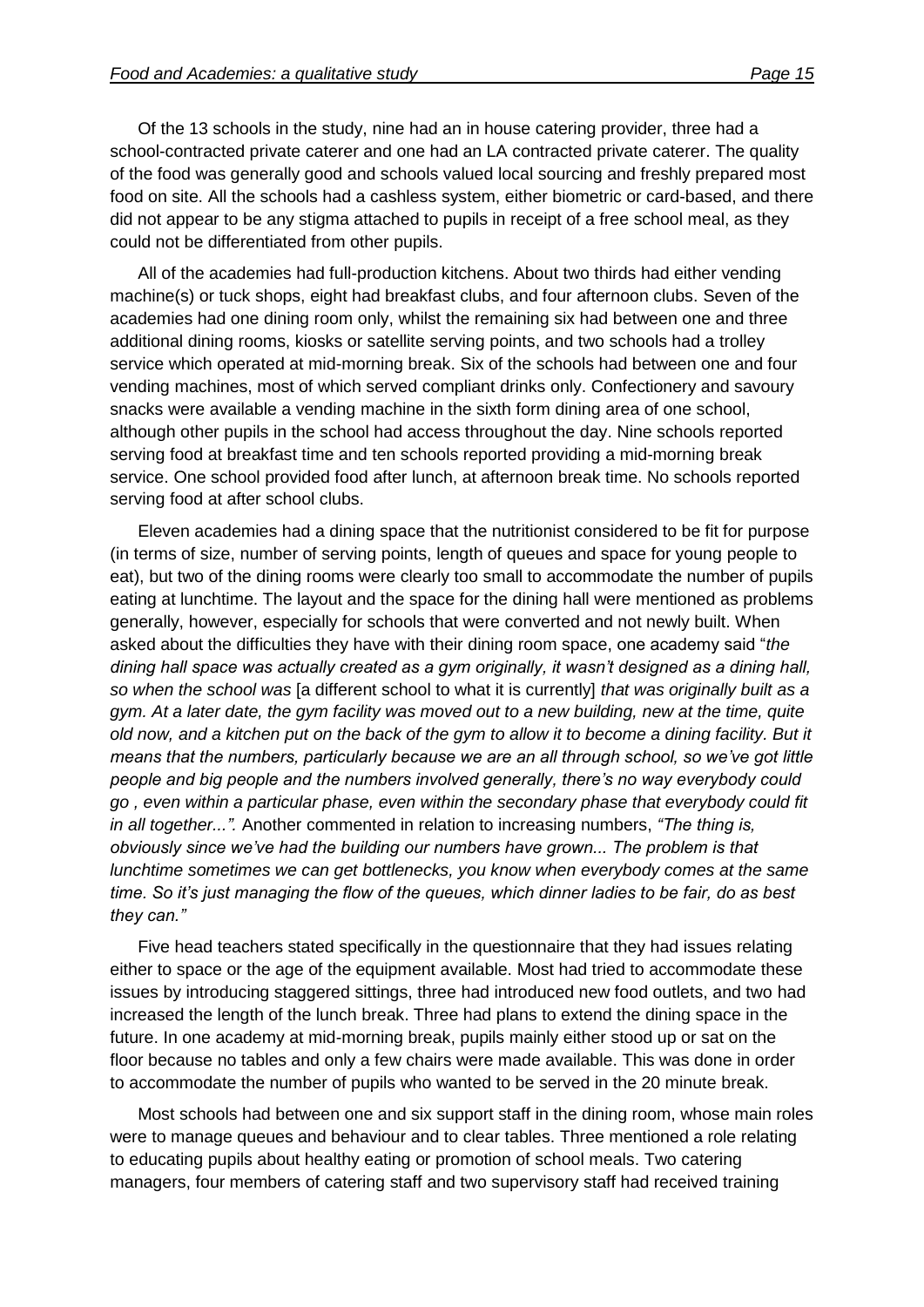related to healthy cooking or healthy eating in the previous twelve months. Ten academies said their senior teaching staff supervised in the dining room, and eight said that their staff ate in dining room alongside pupils.

Eight academies put up menus in the dining room, and four or five promoted menus by sending copies home to parents or putting them up on the academy website. Five catering managers said that they had been involved with groups in the school (e.g. school councils) to discuss food provision. Two catering managers used taster sessions for parents or pupils, or theme days to promote school meals. Two had tried to boost fruit and vegetable consumption through giving them away free or promoting them as healthy options. Eight said that they had taken action in the previous 12 months to find out what pupils, parents or governors thought of the service, and five had made changes as a result (although the changes were not specified).

Eight academies said that they had a whole-school food policy, but in only three was it written down and used as "guidance". Three also said that they had a packed lunch policy, including one mandatory policy that did not allow packed lunches. Seven academies had been awarded Healthy Schools between 2008- and 2010.

### *Discussion*

The purpose of the current report was to understand the approach being taken by academies to food and drink. The report integrates data from three sources: interviews with senior school staff; questionnaire responses provided by head teachers and catering managers; and direct observations of school food provision and catering and dining facilities.

All of the academies identified food as important and a part of education. The senior leadership team was always directly involved and reported to governors. At the same time, it was clear that decision making around food was influenced by a wide range of factors, including finances (the need to run a sustainable business), the priorities of their sponsors, listening to the needs, views and opinions of pupils and parents, provide the best for the children, the priorities of the government (i.e. attainment),and the needs of the teachers and staff. Financial factors came up regularly in the interviews. (In the free school that took part in the study, the financial component was not an issue for them. The academic staff were in charge of arranging the lunchtime (not the provision of food) and the catering service was in charge of the provision of food, but they did not have to worry about making a profit or breaking even.)

The word "challenge" was used to describe this issue of balancing competing priorities. In one or two instances, the responsibility for catering was wholly devolved to the catering manager or catering provider, and the primary concern of the academy's senior leadership team was financial. All but two of the academies were subsidizing the catering service. In only a few academies were catering staff part of the senior management team and able to have a direct influence on decisions about food and drink provision. Senior staff were aware of welfare issues around food and were concerned that pupils should not go hungry, in part because it was likely to have an adverse impact on their ability to learn. But they were far less aware of the research evidence about the impact of standards on improved eating in schools, or that linked healthy eating in a pleasant dining environment to better learning behaviours in the classroom.<sup>[7, 8]</sup> This suggests that more needs to be done in academies to raise awareness of both the research and the benefits of healthier eating. This implies that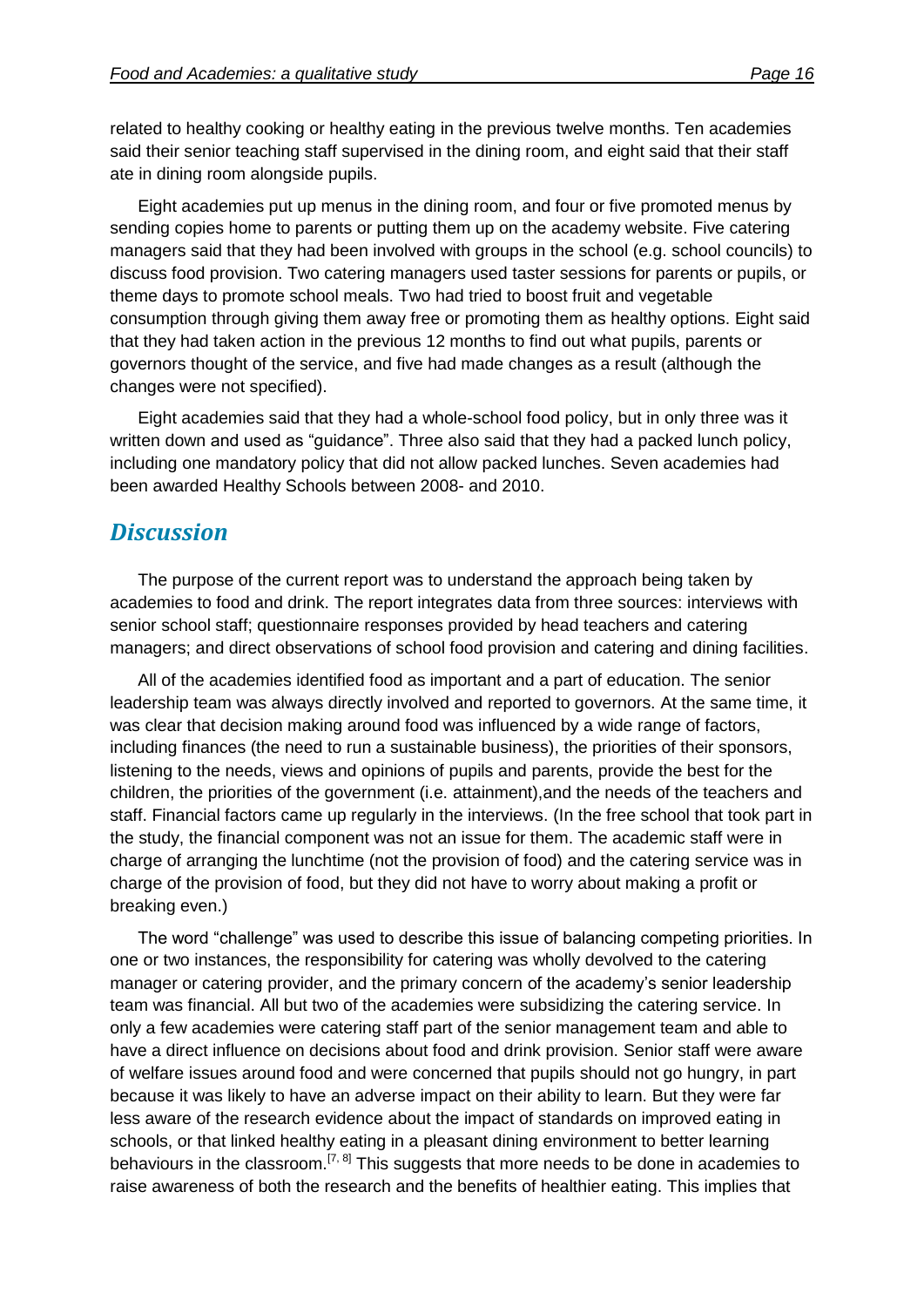academy staff may need more support to understand the reasons why children in school need to have healthier diets and the rationale for maintaining provision in line with the standards. Without this understanding, it will be more difficult to justify the need for healthier eating, defend the standards to parents, pupils and other staff, and to prevent competing priorities taking precedence.

When asked to elucidate their perception of pupils' needs at lunchtime, most of the academies alluded to "speed" and the need to get pupils into and out of the dining room as quickly as possible at lunchtime. Although some academies recognized that their dining spaces were not ideal, and suggested that staggered lunches or different sittings for different year groups, no one suggested that a longer lunch break would help to meet students' social objectives as well as promote better nutrition, and yield benefits in terms of classroom behaviour and learning outcomes. One academy mentioned that as the school grew, there would be problems accommodating more pupils in the dining room. Only four academies had school nutrition action groups which met termly; these have been shown to be effective in encouraging pupils into the dining room<sup>[9]</sup>. Beyond this, catering staff were only occasionally invited to meet with students or others in the school. Most communication about food and drink was one-way (letters home, menus on website, etc.). One academy had carried out a survey about food and drink, but this was not a regular event, nor part of a systematic approach to improvement of food and drink in the academy.

Most of the senior staff thought that their food and drink provision met the food-based and nutrient-based standards, but few were able to provide supporting evidence that this was the case. Although there was a delegated person responsible for food in every academy, the findings suggest that monitoring was not a priority except in one or two academies, and then not necessarily in relation to the standards. Although in general academic staff said that they thought the standards were a good idea, many queried their effectiveness if they were not compulsory and no one was monitoring them either internally (e.g. the caterer) or externally (e.g. Ofsted). One or two relied on the external catering company to monitor compliance with the standards, but neither requested nor queried the evidence that the standards were being met.

## *Conclusions*

Evidence from the recently published study on food and drink provision and consumption in secondary schools in England shows that substantial improvements have taken place since the introduction of the standards for school food<sup>[10]</sup>. The evidence from the present study suggests that while some academies are making good efforts to maintain compliance with some of the food-based standards, others are doing no better (and in many instances worse) than secondary schools nationally. This was true especially in relation to starchy food cooked in oil, less healthy drinks, condiments, confectionery, savoury snacks, and cakes and biscuits, and especially at mid-morning break. These foods are typically higher in fat, saturated fatty acids, sugar and salt. Their reduction is key to healthy eating strategies around overweight and obesity <sup>[11]</sup>. They are also the types of foods which pupils are most likely to put pressure on caterers to return to the dining room, in part because of marketing on the high street and in mass media. In the absence of compulsory standards, caterers and senior leadership teams may be less able to resist this pressure when other priorities (particularly financial priorities) are competing. This is not dissimilar to the situation that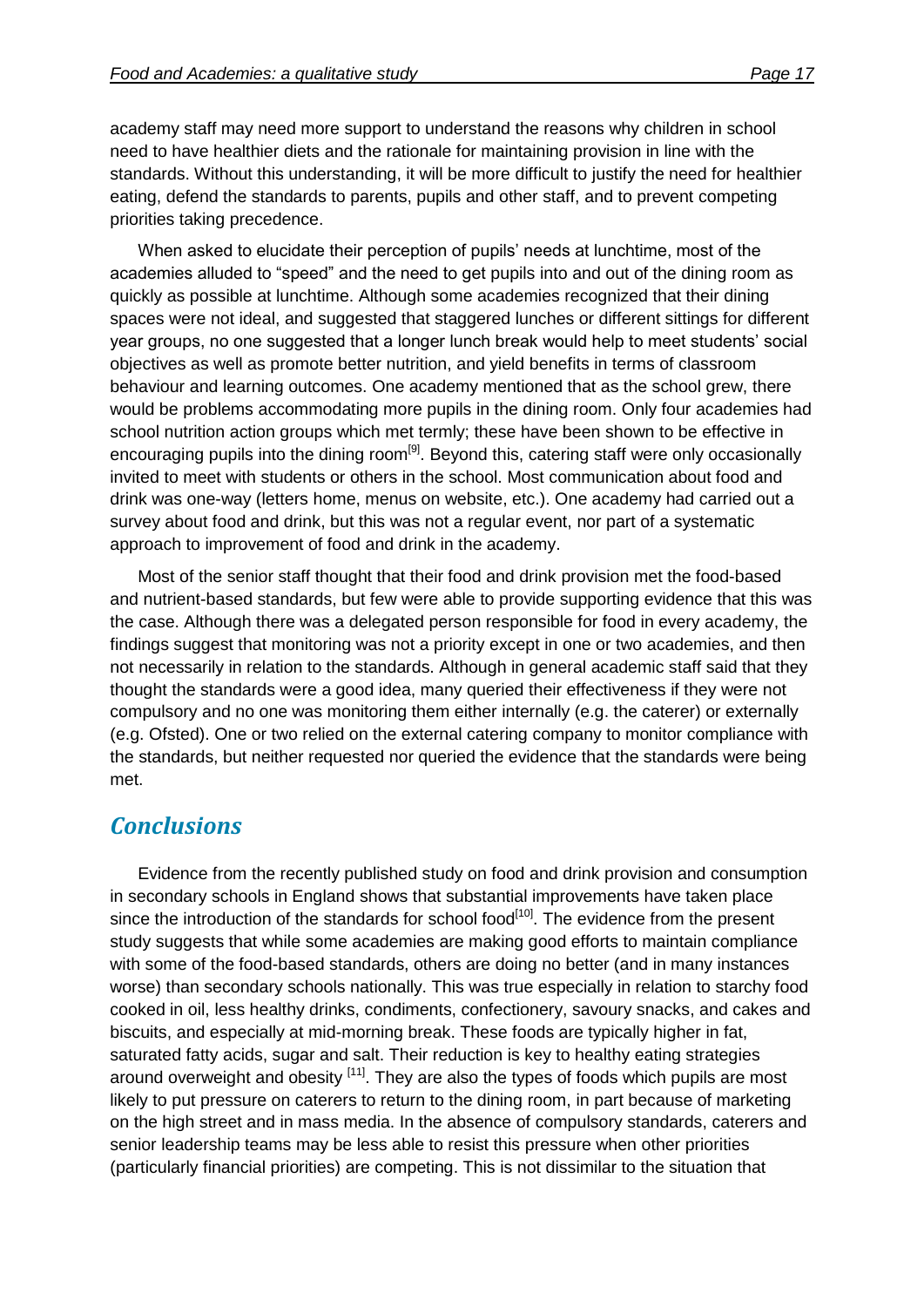existed when school food had been deregulated previously, which led to a sustained deterioration in the quality of school food provision and catering and a decline in the number of pupils eating school meals.

#### **Limitations**

These findings are based on the views of the participating academies. They might not, therefore, reflect the views of all academies. Six were nominated by the Department for Education (all Sponsored), while the remainder (all Converter academies) were randomly selected across England, with the caveats outlined in the Methods section. It was clear that each Academy had a unique identity. Identifying all the themes and commonalities was a challenge, based on such a small sample (13 out of a possible 1500 currently operating). Moreover, it became clear that within the limited time available for each visit, not all the themes could be explored to the same depth in all the academies, and different academies wanted to emphasize different aspects of their service and challenges. Nevertheless, the approach taken provides a useful snapshot of food provision and practice in a cross-section of academies in England. Further research findings on academies are available on the School Food Trust website.

This report was prepared on behalf of the School Food Trust by Daphne Kaklamanou, Jo Pearce and Michael Nelson. We would like to thank all the academies who took part in the study. Thanks also to Claire Wall, Jo Walker, Linda Smith, Jo Nicholas and Jeremy Boardman for undertaking interviews, and to Jo Pearce, Alex Scott, Laura Briggs, and Clare Harper for their assistance with inventories and nutrition reporting, as well as to Kate Christ and Amanda Turner for their help in organising the interviews. May 2012.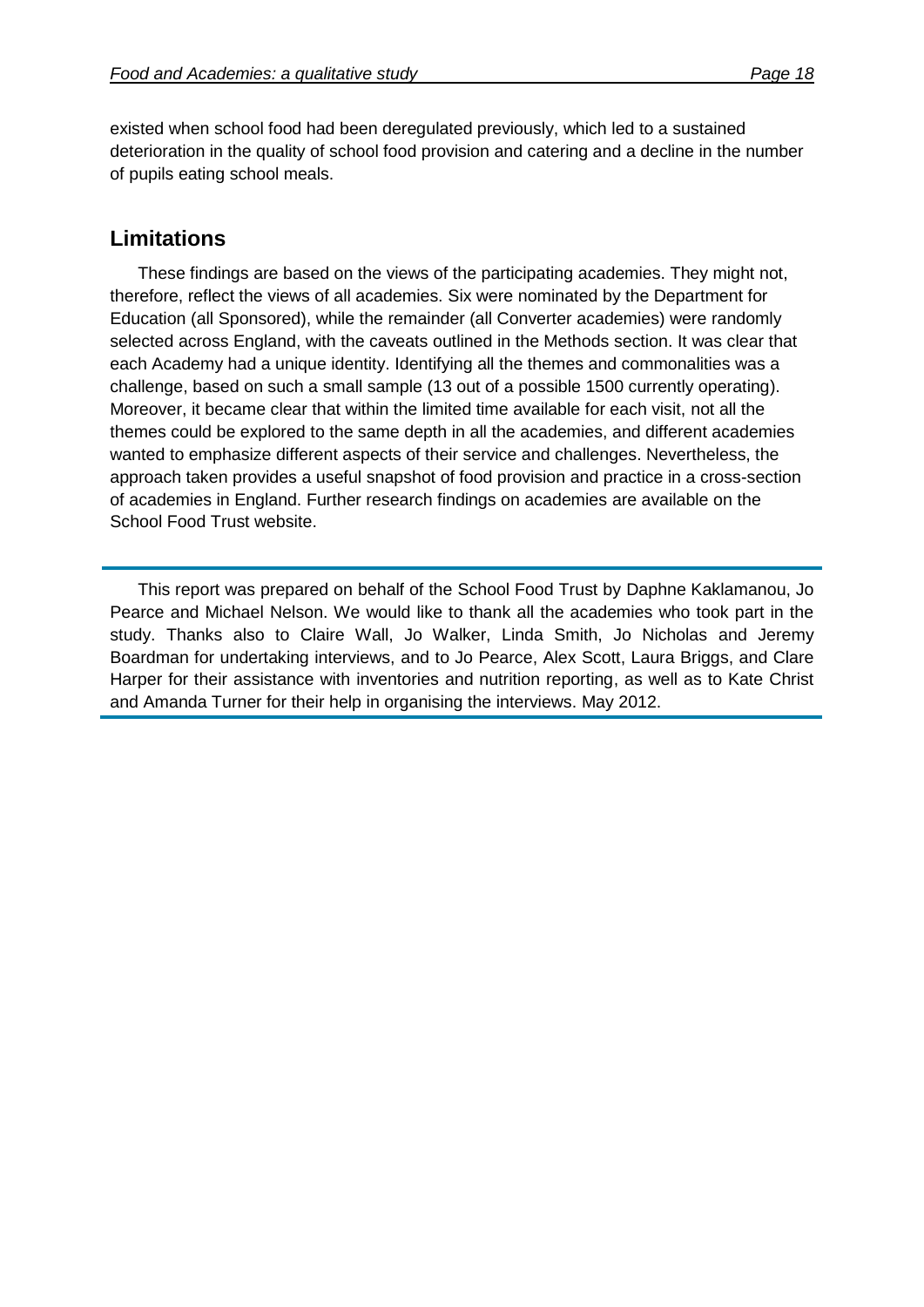## *References*

- 1. **Academies and Free Schools** [\[http://news.bbc.co.uk/2/hi/education/10161371.stm.\]](http://news.bbc.co.uk/2/hi/education/10161371.stm.)
- 2. **Academies Act.** (Education Do ed.; 2010.
- 3. **Open academies and academy projects in development - The Department for Education". Education.gov.uk.**
- 4. Glaser B: **The constant comparative method of qualitative inquiry.** *Social Problems* 1956, **12:**436-443.
- 5. NVivo, 8 edition; 2009.
- 6. Kaklamanou D, Storey HC, Jo P, Wood L, Nelson M: **School Lunch, Perception and Behaviour Study: Focus group analysis.** *International Journal of Behavioural Nutritiopn and Physical Activity* under review.
- 7. Storey HC, Pearce J, Ashfield-Watt PA, Wood L, Baines E, Nelson M: **A randomized controlled trial of the effect of school food and dining room modifications on classroom behaviour in secondary school children.** *Eur J Clin Nutr* 2011, **65:**32-38.
- 8. Golley R, Baines E, Bassett P, Wood L, Pearce J, Nelson M: **School lunch and learning behaviour in primary schools: an intervention study.** *Eur J Clin Nutr* 2010, **64:**1280-1288.
- 9. Nelson M, Nicholas J, Wood L: **Fifth annual survey of take up of school lunches in England 2009-2010: Key findings from further analysis.** Sheffield: School Food Trust; 2011.
- 10. Nicholas J, Wood L, Nelson M: **Secondary school food survey 2011. 1. School lunch: provision, selection and consumption.** Sheffield: School Food Trust. ; 2011.
- 11. **Change 4 Life** [\[http://www.nhs.uk/change4life/Pages/change-for-life.aspx\]](http://www.nhs.uk/change4life/Pages/change-for-life.aspx)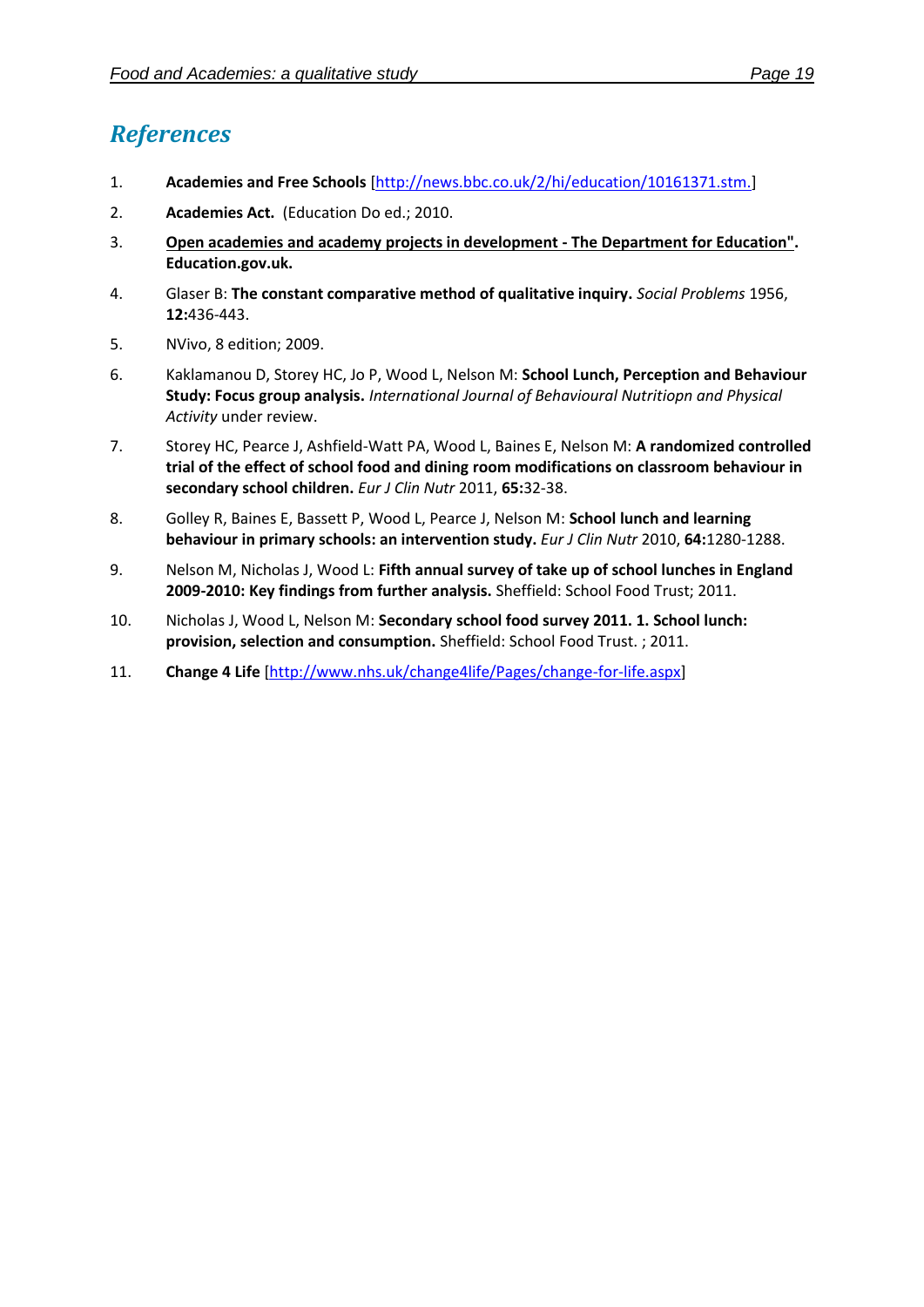#### **APPENDIX A**

**Interview schedule for use in face-to-face interview with head teacher/business manager/senior school food lead (line spaces deleted)**

Name of academy: URN: Date of interview: Name of respondent: Job title of respondent:

Filter for later questions:

Does your school have a sixth form for which you are responsible for providing catering services?

- Yes
- No
- Don't know

Thank you very much for taking the time to see me today. I want to explore the role of food in your academy, and to follow up some of the responses to the questionnaires that you and your caterer kindly completed for us. I want to reiterate that all of the information that we collect is held in strict confidence, and that no individual school or comments from individual members of staff will be identifiable in any reporting of the results from this study. Also, you are free to stop the interview or withdraw the academy from the study at any point, without having to give a reason.

When we arranged the interview, we made it clear that we wanted to record it. This helps me to make sure that I don't miss anything from our conversation (although I will make occasional notes from time to time). Can I please confirm with you now that it is ok for me to record the interview. (CIRCLE ONE RESPONSE)

- Yes, ok to record
- No, not ok to record

I would like to start just by confirming a few details about your academy.

- 1. Roughly when did your school become an academy?*(RECORD MONTH AND YEAR)*
	- *Month \_\_\_\_\_*
	- *Year \_\_\_\_\_*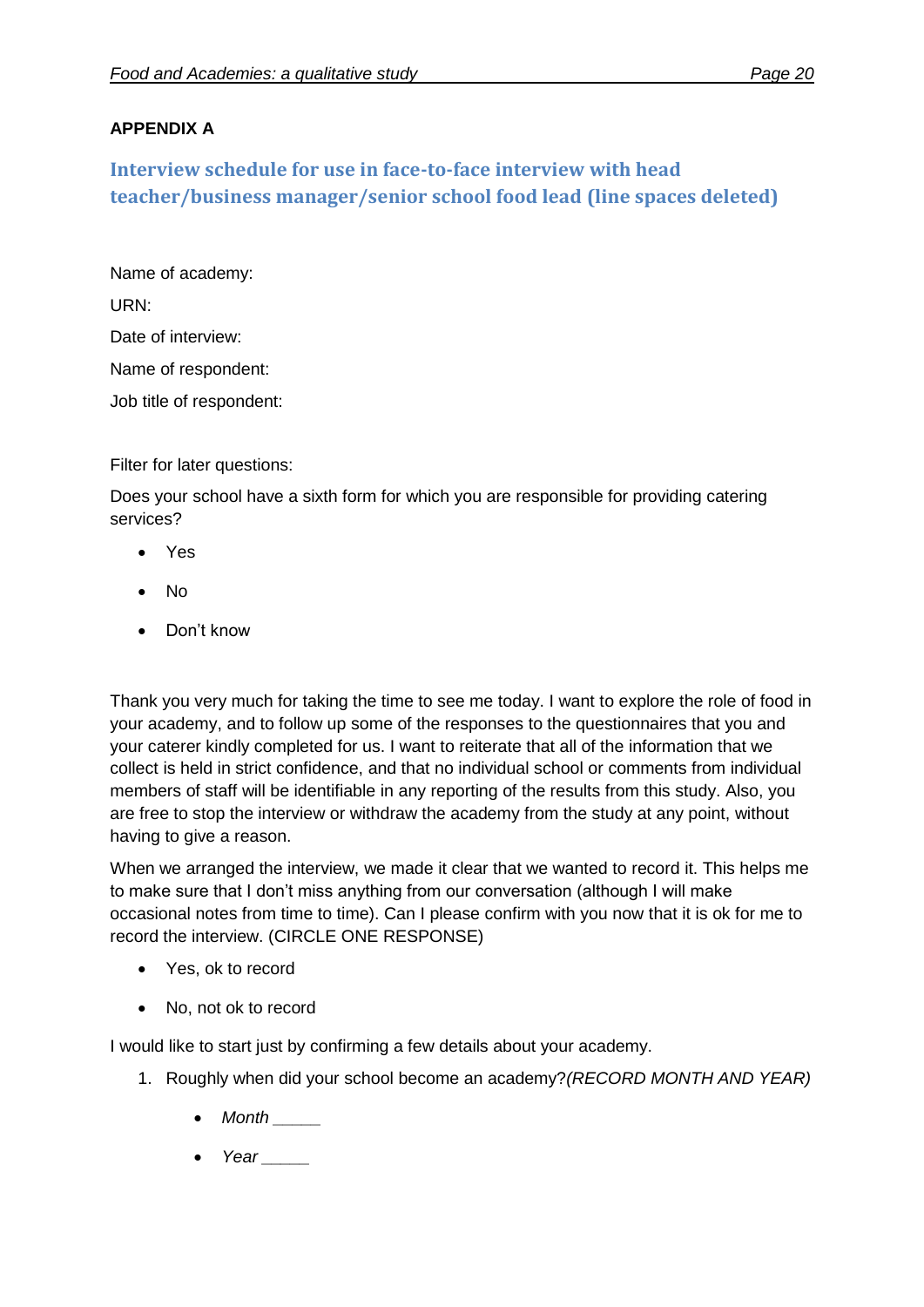- 2. Which school years does your academy include? *(RECORD LOWEST AND HIGHEST YEARS)*
	- Lowest school year:
	- Highest school year:
- 3. How is your catering service provided? Is it… *(CODE ONE ONLY)*
	- LA or LA contracted
	- A private caterer contracted directly by the school
	- An in-school catering service
	- Other *(please specify)*

*\_\_\_\_\_\_\_\_\_\_\_\_\_\_*

Thank you.

- 4. Does your academy have a sponsor? (IF YES, EXPLORE ROLE OF SPONSOR, PRIORITIES FOR SCHOOL INCLUDING FOOD PROVISION)
- 5. Your caterer said that [name of caterer] has provided your catering services since [date when first provided]. Who made the strategic decision about who would provide the catering services for your academy?

*\_\_\_\_\_\_\_\_\_\_\_\_\_\_\_\_\_\_\_\_\_\_\_\_\_\_\_\_\_\_\_\_\_\_\_\_\_\_\_\_\_\_\_\_\_\_\_\_\_\_\_\_\_\_\_\_\_\_\_\_\_\_ \_\_\_\_\_\_\_\_\_\_\_\_\_\_\_\_\_\_\_\_\_\_\_\_\_\_\_\_\_\_\_\_\_\_\_\_\_\_\_\_\_\_\_\_\_\_\_\_\_\_\_\_\_\_\_\_\_\_\_\_\_\_*

- 6. Who decides how the kitchen, dining and vending facilities (if any) are managed and maintained?
- 7. Who decided what types of catering services would be provided in the school? Who participated in that decision making? Were students, staff, parents or governors consulted? If so, how was the consultation carried out?

EXPLORE:

- Type and range of services
- Times and duration for lunch hour, break times, breakfast service, afternoon
- Types, ranges and timing of food on offer
- 8. You said that your school *does/does not* operate a "stay-on-site" or "closed gate" policy at lunchtime. Can we talk about the reasons for your decision?
	- IF SCHOOL DOES OPERATE S-O-S POLICY, EXPLORE (A) HOW STRICTLY AND (B) WHY.
- 9. What are your views about food in school?

(PROBE: Burden to provide? Should it be a commercial service, or is it an essential part of education (e.g. demonstrating what is taught about healthy lifestyle)? Essential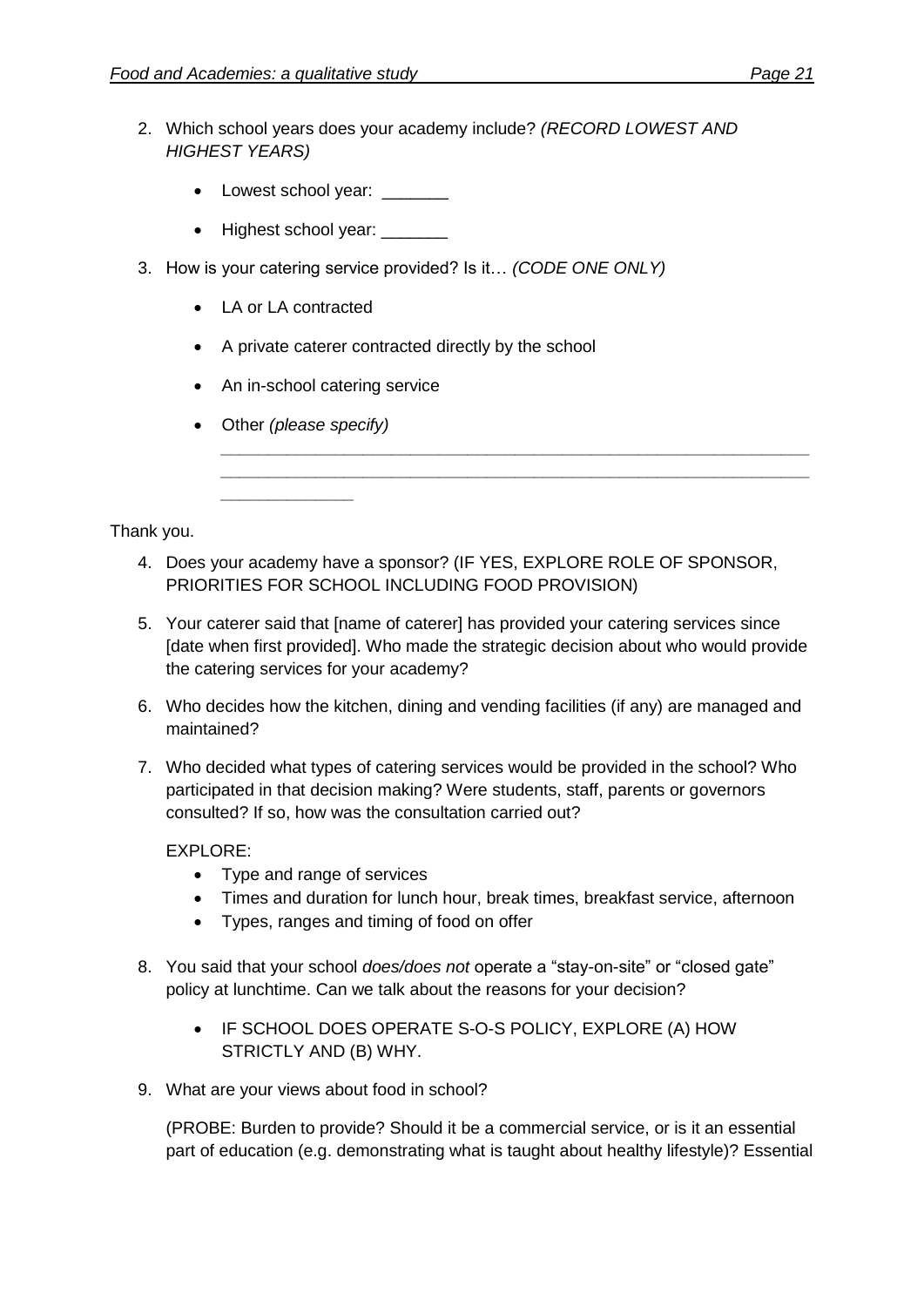to child health? Does it make a difference to behaviour, learning behaviour or attainment? Role of school meal versus packed lunch?)

10. What do *you* think are your students' needs and priorities at lunchtime?

(PROBE: Were they consulted about what their needs and priorities are?)

- 11. What are *your* priorities for your students at lunchtime?
- 12. What steps do you take to help students meet *their* needs at lunchtime?
- 13. What are *your* priorities for the school and school management at lunchtime?

(PROMPT: Keep lunchtime as short as possible? Make time for other activities for students? Give staff a break? Control poor behaviour?)

- 14. What steps, if any, do you take to encourage parents to register for free school meals and for students to take up their entitlement? (PROBE: If none, why not? If some, how effective are they? How do you decide which ones to pursue? What are the barriers to registration and take up? Make sure to cover both parents and students.)
- 15. What steps, if any, does the school take to enable students from low-income families who do NOT qualify for free school meals to take school meals?

(PROBE: Explore use of variable pricing. Are they aware of change in legislation?)

- 16. You said in response to Q14 in your questionnaire that you have issues relating to the dining space in your school. What steps, if any, have you taken about the issues you have experienced relating to the dining space in your school? (PROBE: Have these steps addressed the issues? Are there other steps you feel you need to take?)
- 17. You said in your response to Q4 that for 2011-12 the school catering services are expected to *Operate at a deficit/ Break even / Make a surplus / Other*.

(PROBE: How are decisions about operating balances made, and by whom? If there is a surplus, how will it be used? If there is a deficit, do you want to change to breakeven or surplus? If not, how is the deficit covered?)

18. You said that / [name(s) of monitors from Q24] has management responsibility for monitoring the types of food and drink provided in the school / that you do not monitor the food and drink sold in the school.

EXPLORE: What is the main purpose for monitoring the types of food and drink provided in the school? OR Why do they not monitor?

19. Is there anything (e.g. from parents, students, or research) that influences what you do about provision of food and drink in your academy? (PROBE: Are you aware of research about school food, behaviour and attainment? Does this influence food and drink provision in your academy? Are there links, if any, between what is provided and lessons about food and food choice in PHSE and/or science classes?)